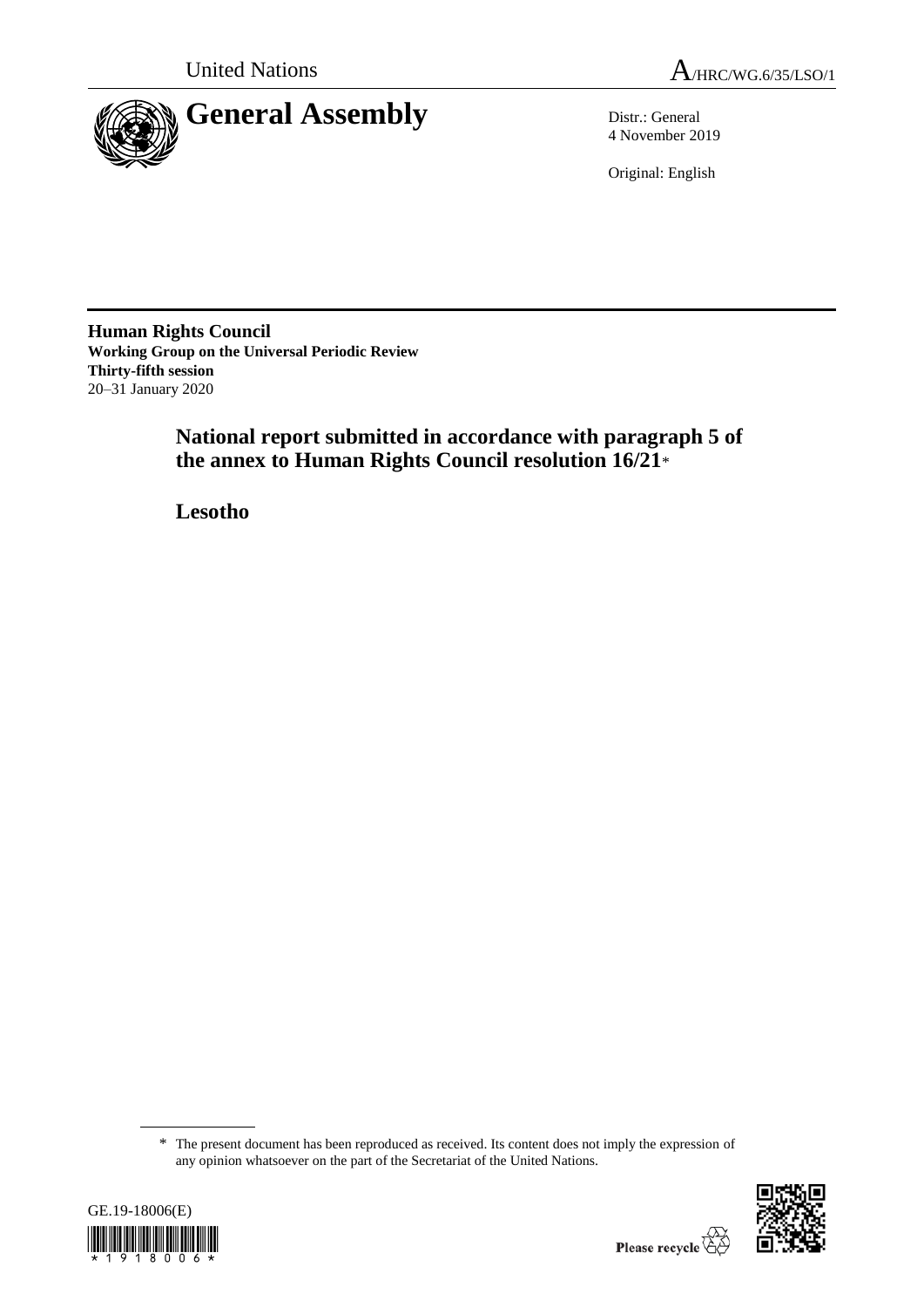# Contents

|     |                                                                              |    | Page           |  |  |  |
|-----|------------------------------------------------------------------------------|----|----------------|--|--|--|
|     |                                                                              |    | 3              |  |  |  |
| Ι.  |                                                                              |    |                |  |  |  |
|     | А.                                                                           |    | $\overline{4}$ |  |  |  |
|     | <b>B.</b>                                                                    |    | $\overline{4}$ |  |  |  |
| П.  | Follow-up on the previous review: implementation of accepted recommendations |    |                |  |  |  |
|     | А.                                                                           |    | $\overline{4}$ |  |  |  |
|     | <b>B.</b>                                                                    |    | 5              |  |  |  |
|     | C.                                                                           |    | 7              |  |  |  |
|     | D.                                                                           |    | 7              |  |  |  |
|     | Е.                                                                           |    | 10             |  |  |  |
|     | F.                                                                           |    | 12             |  |  |  |
|     | G.                                                                           |    | 13             |  |  |  |
|     | Н.                                                                           |    | 14             |  |  |  |
|     | I.                                                                           |    | 16             |  |  |  |
|     | J.                                                                           |    | 17             |  |  |  |
|     | Κ.                                                                           |    | 18             |  |  |  |
| Ш.  |                                                                              |    |                |  |  |  |
| IV. |                                                                              |    |                |  |  |  |
| V.  | 19                                                                           |    |                |  |  |  |
| VI. |                                                                              | 20 |                |  |  |  |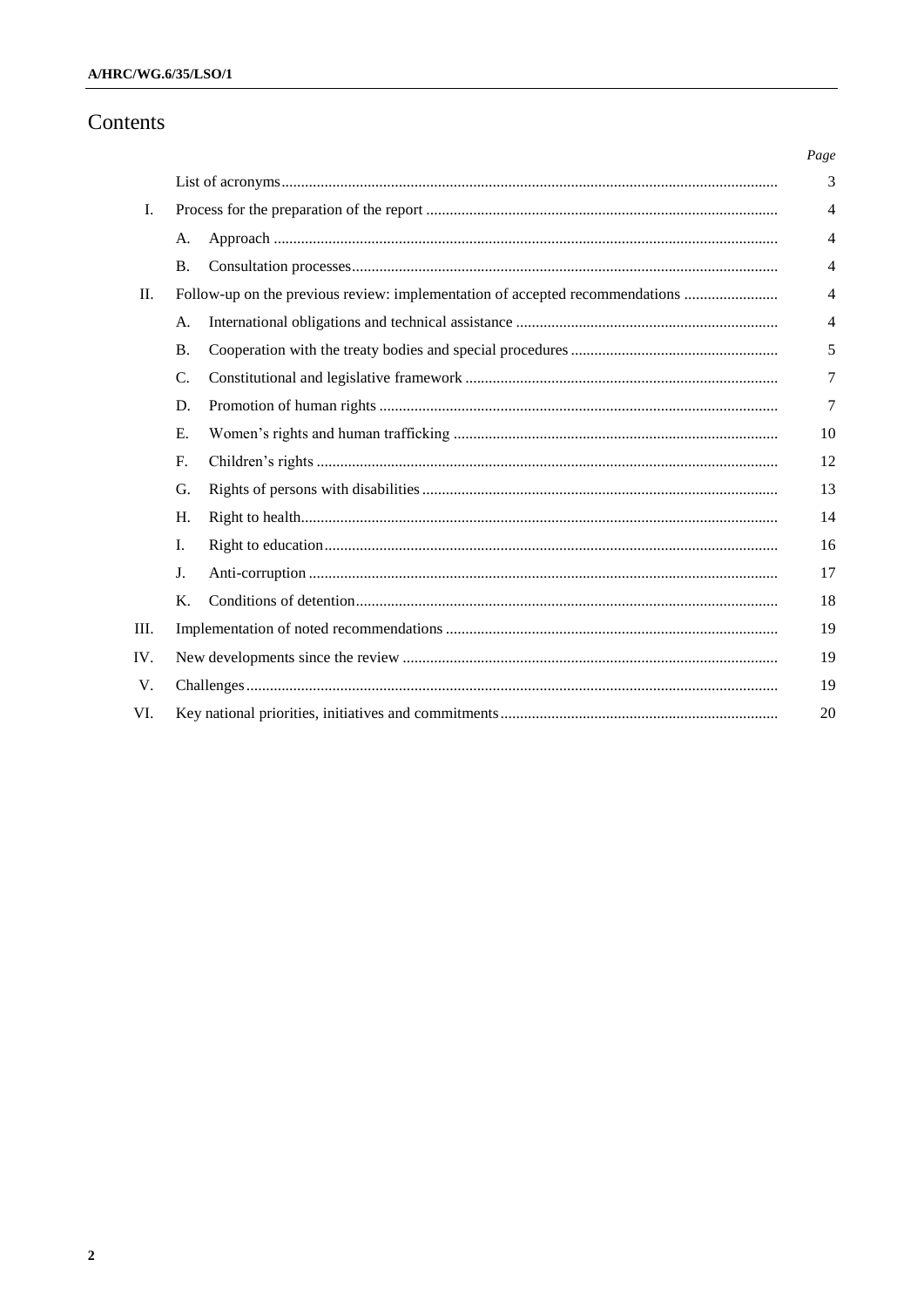# **List of acronyms**

| <b>ACRWC</b>  | African Charter on the Rights and Welfare of the Child                        |
|---------------|-------------------------------------------------------------------------------|
| ARINSA        | Asset Recovery Inter-Agency Network for Southern Africa                       |
| <b>ARVs</b>   | Antiretroviral                                                                |
| <b>CEDAW</b>  | Convention on the Elimination of All Forms of Discrimination against<br>Women |
| CSE           | Comprehensive Sexuality Education                                             |
| <b>CGPU</b>   | Child and Gender Protection Unit                                              |
| <b>CHAL</b>   | Christian Health Association of Lesotho                                       |
| <b>CPWA</b>   | Children Protection and Welfare Act                                           |
| <b>CRC</b>    | Convention on the Rights of the Child                                         |
| <b>CRMW</b>   | Convention on the Rights of Migrant Workers                                   |
| CSOs          | Civil Society Organizations                                                   |
| <b>DCEO</b>   | Directorate on Corruption and Economic Offences                               |
| <b>FBO</b>    | <b>Faith Based Organizations</b>                                              |
| <b>FNCO</b>   | Food and Nutrition Coordinating Office                                        |
| <b>GBV</b>    | <b>Gender Based Violence</b>                                                  |
| <b>ICAP</b>   | International Centre for ADIS Care and Treatment Programmes                   |
| <b>LEA</b>    | <b>Legal Environment Assessment</b>                                           |
| <b>LGBTI</b>  | Lesbian Gay Transgender Bisexual and Intersexual                              |
| <b>MGYSR</b>  | Ministry of Gender, Youth, Sports and Recreation                              |
| <b>NAC</b>    | National Aids Commission                                                      |
| <b>NACSAP</b> | National Anti-Corruption and Strategy and Action Plan                         |
| <b>NSDP</b>   | National Strategic Development Plan                                           |
| NGO           | Non-Governmental Organization                                                 |
| <b>NISSA</b>  | National Information System for Social Assistance                             |
| <b>OHCHR</b>  | Office of the High Commissioner for Human Rights                              |
| <b>SADC</b>   | Southern African Development Community                                        |
| <b>SDG</b>    | <b>Sustainable Development Goals</b>                                          |
| <b>SRH</b>    | Sexual and Reproductive Health                                                |
| <b>UN</b>     | <b>United Nations</b>                                                         |
| <b>UNAIDS</b> | United Nations Program on HIV/AIDS                                            |
| <b>UNDP</b>   | <b>United Nations Development Programme</b>                                   |
| <b>UNFPA</b>  | <b>United Nations Population Fund</b>                                         |
| <b>UNICEF</b> | United Nations International Children's Emergency Fund                        |
| <b>UNODC</b>  | United Nations Office on Drugs and Crime                                      |
| <b>UPR</b>    | Universal Periodic Review                                                     |
| <b>WHO</b>    | World Health Organization                                                     |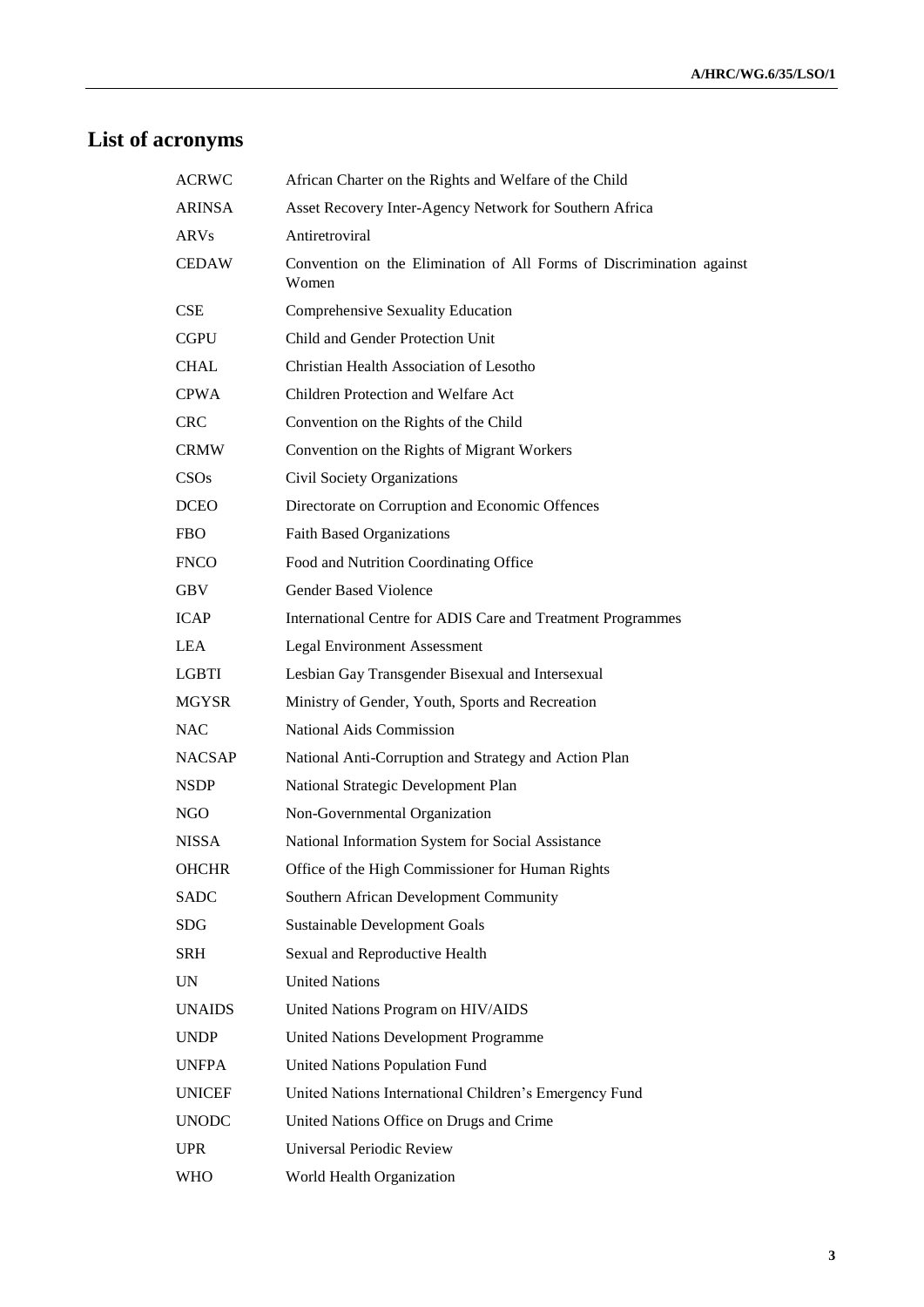# **I. Process for the preparation of the report**

#### **A. Approach**

1. The report has been prepared in accordance with Human Rights Council (the Council) decision 17/119. It stipulates the progress made by Lesotho on accepted recommendations since the last review in 2015. It lays out new developments that have emerged since the review as well as indicating the progress made on some noted recommendations. It also outlines challenges that are being encountered in the respect, protection and fulfillment of Lesotho's obligations.

2. The recommendations have been thematically clustered as per the Office of the High Commissioner for Human Rights (OHCHR) although in some areas, the recommendations were merged and or modified.

#### **B. Consultation processes**

3. A consultation workshop was held in June 2017 whose aim was to track the implementation of the recommendations as well as to pave the way for drafting a mid-term progress report. The workshop was attended by the Government Ministries, United Nations (UN) Agencies, Non-Governmental Organizations (NGOs) and Civil Society Organizations (CSOs). A mid-term report was submitted to the Council in 2018.<sup>1</sup>

4. A consultative meeting was held on 13 June 2019 to raise awareness on the Universal Periodic Review (UPR) process and urge stakeholders to take responsibilities specific to their mandates. The meeting was attended by the Government Ministries, NGOs, CSOs and the UN agencies.

5. As a follow-up to the consultative meeting, a meeting was held on 19 June 2019 to discuss the setting up of structures that will be able to influence the UPR process. An Inter-Ministerial Committee on UPR was to be established which would be responsible for the drafting of the report and its advocacy. The Inter-Ministerial Committee compiled the report and circulated it amongst the UPR Steering Committee composed of UN agencies which provided discussion spaces for multi-sectoral interaction with the UPR process.

6. A validation workshop was held on 25 September 2019 to disseminate the report as well as to encompass national ownership of the process. The workshop was facilitated by an expert from the OHCHR Regional Office for Southern Africa in Pretoria. The workshop was attended by the Government Ministries, Judiciary, NGOs, CSOs, the UN agencies and other development partners, Oversight Institutions such as the Ombudsman and National Assembly.

7. The above-mentioned processes received financial support of the United Nations Development Programme (UNDP) Lesotho, UN Country Team and the technical assistance of the OHCHR Regional Office in Pretoria.

# **II. Follow-up on the previous review: implementation of accepted recommendations**

# **A. International obligations and technical assistance (Recommendations 113.1, 113.10, 114.1, 114.2, 114.3, 114.4, 114.5, 114.6, 114.7, 114.8, 114.9, 114.13, 114.14)**

8. Lesotho is a State Party to all the major international human rights instruments. However, she still has outstanding treaties which have not yet been ratified.<sup>2</sup> Internal consultations are on-going with the relevant stakeholders.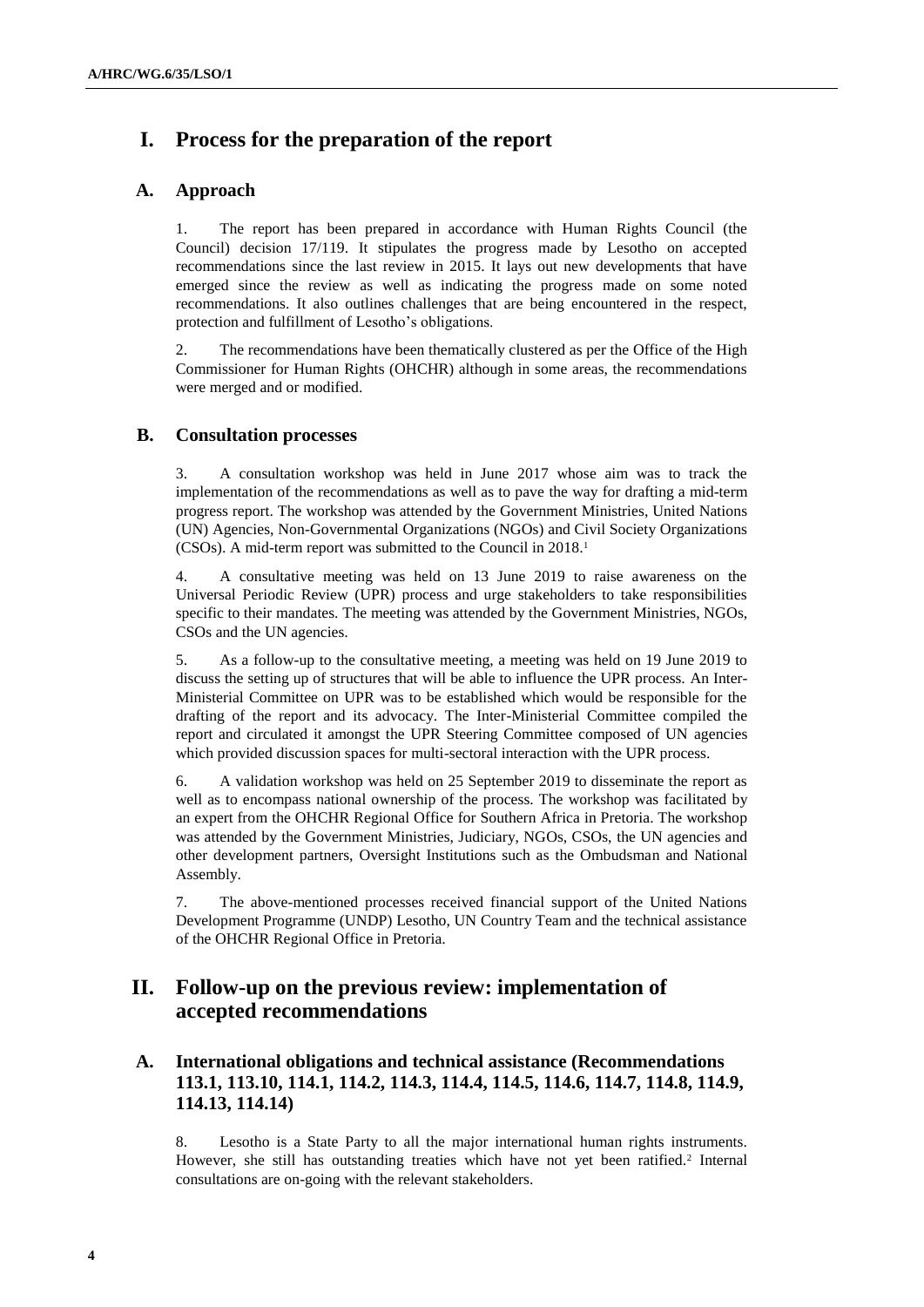9. Notwithstanding the fact that Lesotho has not yet ratified the OP CAT, missions are undertaken to Correctional Institutions by organizations such as the International Committee of the Red Cross, the African Commission on Human and Peoples' Rights (the African Commission) and the United Nations Office on Drugs and Crime (UNODC). These have recommended that such Institutions should be compatible with acceptable international standards such as addressing overcrowding, high incidence of HIV/AIDS and the need for effective and innovative HIV-management programmes. The recommendations are currently being implemented.

10. Lesotho requested for technical assistance to address some of her human rights challenges such as training on human rights issues and state party reporting. A workshop was held on 20–22 January 2016 whose purpose was to address the backlog of state party reports and propose an effective mechanism to ensure timely reporting and follow-up on the implementation of recommendations from various treaty monitoring bodies. The workshop was fully sponsored by the OHCHR Regional Office in Pretoria.<sup>3</sup>

11. The OHCHR organized a training workshop on training of trainers on state party reporting with particular focus on the UN Human Rights systems. The training was held for Government officials from the Southern Africa Region from 26–30 September 2016. 4 officials from Lesotho participated at this training.<sup>4</sup>

12. A national training workshop for Government officials and CSOs on human rights treaty body reporting was held by the OHCHR Regional Office in Pretoria in collaboration with the UNDP Lesotho from 21–29 May 2017. The objective of the training was to explain the functions of the treaty bodies and how to report to the various treaty monitoring bodies. Further, to identify how Government structures can efficiently work with the international human rights mechanisms and how they could be formed.<sup>5</sup>

13. It was identified that Lesotho lacks an effective mechanism to ensure timely reporting and follow-up on the implementation of recommendations from the various treaty monitoring bodies. Missions have been undertaken to Lesotho by the OHCHR to work on the establishment of a National Mechanism on Reporting and Follow-up. The process to establish such is underway.<sup>6</sup>

14. Through the Programme on Reform of Governance, Rights and Empowerment for Sustained Stability, the UNDP aimed to support partners in the further entrenchment of democratic principles and stability. Some of the overall objective of the Programme was to deepen a culture of good governance and human rights protection through strengthening the capacity of key institutions of governance (Parliament, Independent Electoral Commission, the Human Rights Unit (the Unit) and the Human Rights Commission) and ensuring civil society participation.

15. The Unit and other Governance Institutions are also benefitting from the current Programme on Renewal and Enhancing Governance Architecture under the UNDP Lesotho. The programme, amongst others, will assist the Government to attain its objectives as spelled out in the National Strategic Development Plan (NSDP) II.<sup>7</sup>

### **B. Cooperation with the treaty bodies and special procedures (Recommendations 113.45, 113.46, 113.47, 113.48, 113.49, 113.50, 113.51, 113.52, 113.74, 113.86)**

16. Lesotho ratified the International Convention on the Protection of the Rights of All Migrant Workers and Members of Their Families (CRMW) and the initial report was due since 2007. As such, Lesotho prepared her report under the simplified reporting procedure which was submitted on 30 November 2015. The initial report was considered by the Committee during its twenty-fourth session on 12 and 13 April 2016.

- 17. Progress with regards to the CRMW recommendations are as follows:
	- 8<sup>th</sup> Amendment to the Constitution 2018 was passed to allow for dual citizenship and also to provide for equality between men and women during marriage to a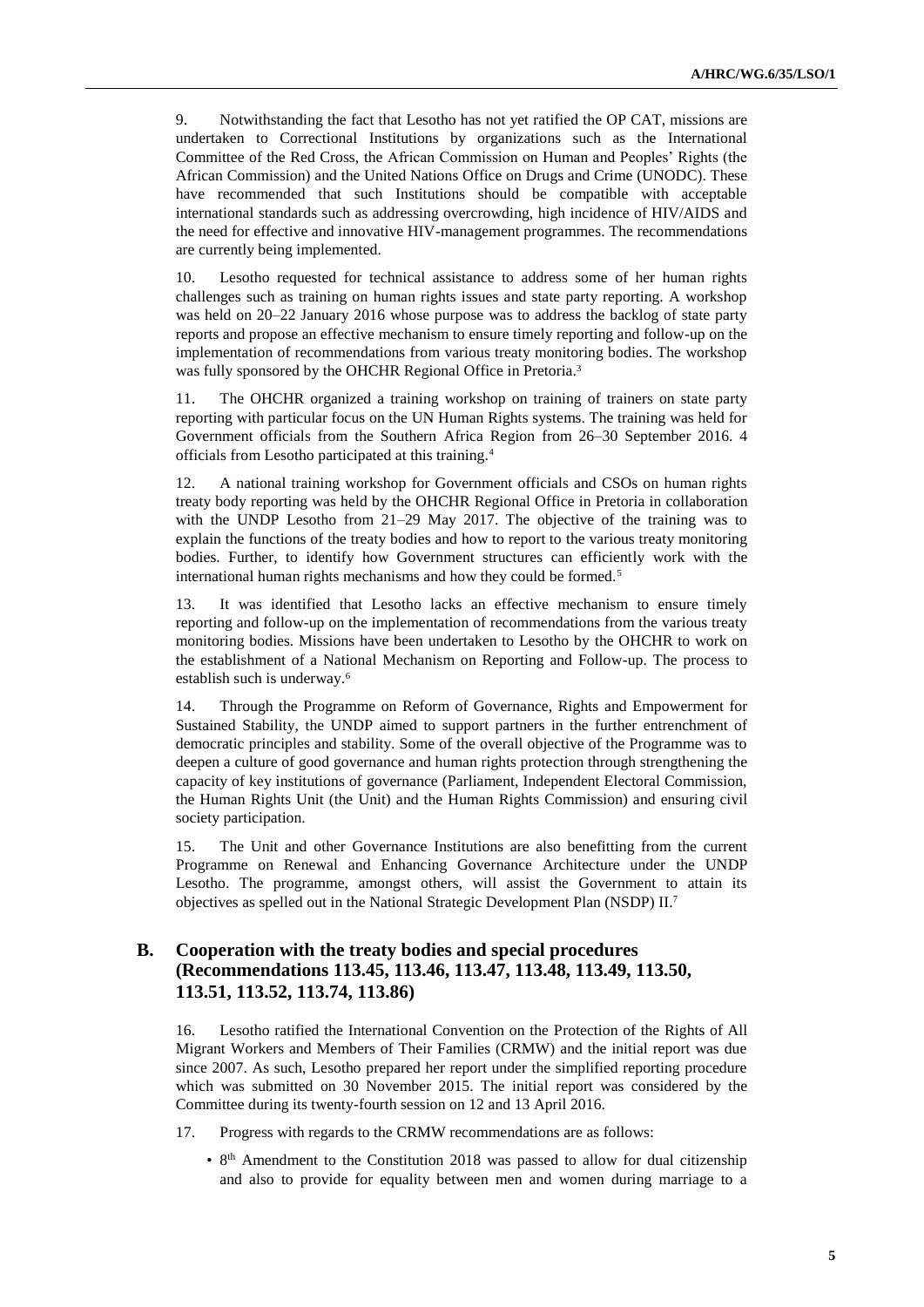Lesotho citizen and to allow naturalized or registered Lesotho citizens to regain or retain their birth nationality;

- The Dual Citizenship Act 2018 uplifts the discriminatory provisions which were favoring women married to Lesotho citizens over foreign men who marry Basotho by providing for similar requirements for acquisition of citizenship;
- In 2017, the Immigration and Citizenship Policy was adopted by the Cabinet. Thereafter, the Immigration and Citizenship Bill 2018 was drawn. It is intended to replace the Aliens Control Act of 1966 and the Citizenship Order of 1971 to provide for a comprehensive overhaul of immigration issues; and
- An action plan is being drafted to assist in tracking the implementation of the recommendations.

18. Lesotho's periodic report on the Convention on the Rights of the Child (CRC) was examined in May 2018. Recommendations that ensued from the presentation are being implemented under the leadership of the Ministry of Social Development in partnership with other Government Ministries and CSOs. These include, amongst others, prohibition of corporal punishment; Lesotho has embarked on Violence Against Children Survey to determine the magnitude of the problem. The results will inform the design of programmes.

19. Lesotho's report on the International Covenant on Economic, Social and Cultural Rights has been due since 1994. Technical assistance was sought from the OHCHR so as to pave the way for the finalization of the report. The periodic report on the Convention on the Elimination of All Forms of Discrimination against Women (CEDAW) is ready for submission to the Cabinet for approval.<sup>8</sup>

20. Lesotho applied for the simplified reporting procedure under the International Covenant on Civil and Political Rights and the list of issues have been received by the Government and such are due in April 2020. She also applied for the same procedure under the Convention against Torture and Other Cruel, Inhuman or Degrading Treatment or Punishment and such approval was rendered. The Government has received the list of issues and these are due in May 2020. Lesotho is working towards their response.

21. Lesotho's initial report on the domestic implementation of the African Charter on the Rights and Welfare of the Child (ACRWC) was presented in November 2015. Lesotho hosted the 29<sup>th</sup> ordinary session of the African Committee of Experts on the Rights and Welfare of the Child (the Committee). Lesotho will also be hosting the Secretariat of the Committee and preparations are underway.

22. Lesotho submitted and presented her overdue combined periodic reports (2nd to 8th) on the African Charter on Human and Peoples' in April 2019. The initial report on the Protocol to the African Charter on the Rights of Women in Africa was also presented as the two are considered concurrently.

23. The African Union Protocol on the Rights of Older Persons was signed and ratified in 2018 and the Ministry of Social Development is in the last stages of the drafting process of the Older Persons Protection Bill 2019. Further, the Ministry has formulated an Older Persons Policy of 2016. The Policy promotes equality across all ages, prevents all forms of prejudices and age discrimination that deny older persons' opportunities to enjoy their rights like all citizens.

24. In order to discharge her obligations under the Convention on the Rights of the Child, the Children's Protection and Welfare Act 2011 (CPWA), already provides for the protection of children against violence.<sup>9</sup>

25. A standing invitation was extended to the Special Rapporteur on the human rights to safe drinking water and sanitation who undertook a mission to Lesotho from 4 - 15 February 2019. The report of the mission was tabled during the 42nd session of the Human Rights Council.<sup>10</sup> The recommendations that emanated there from are being implemented incrementally in daily water supply and sanitation services provision. The Government is embarking on the development of water supply and sanitation legislation and will embrace human rights aspects.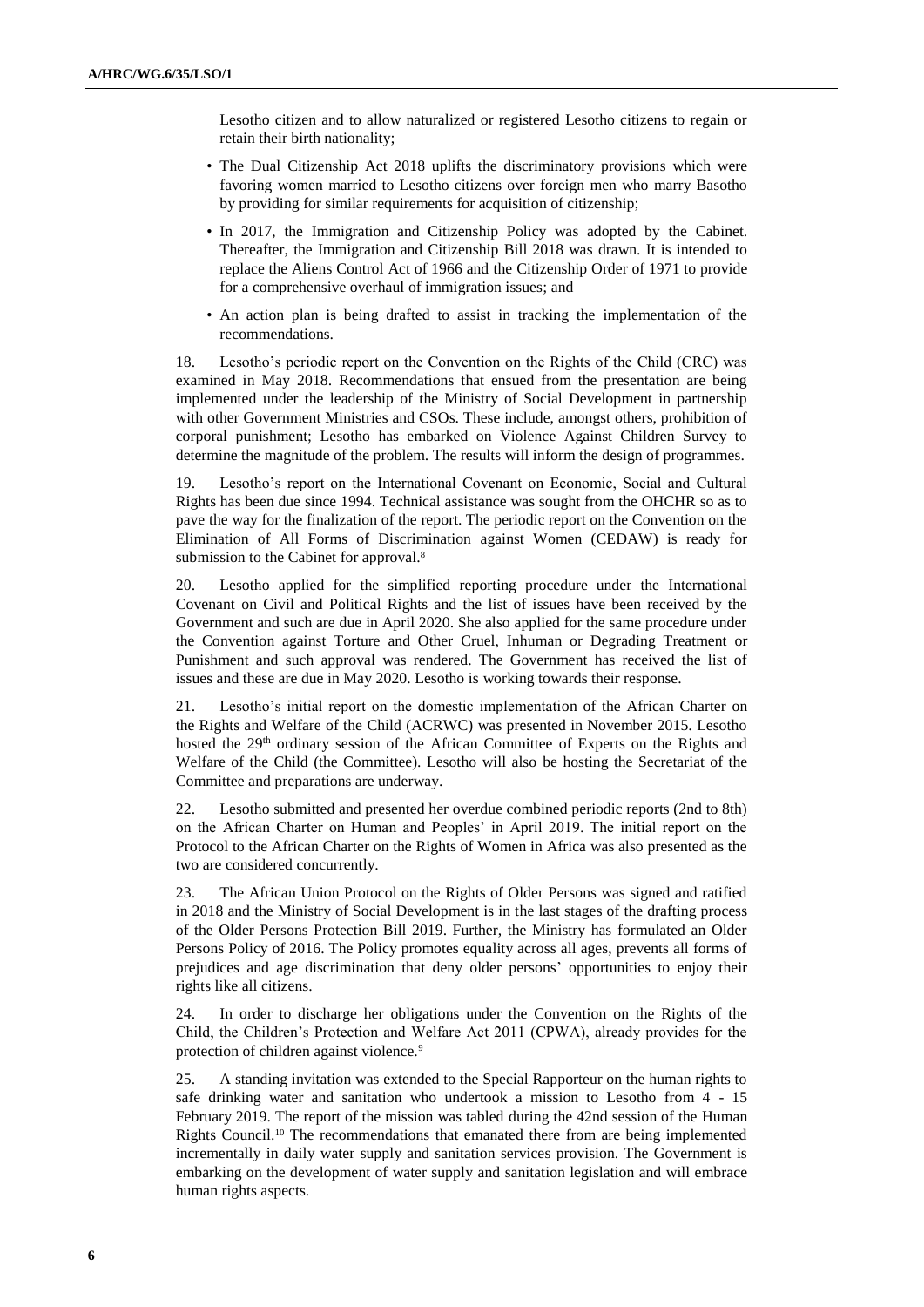26. An invitation was also extended to the Special Rapporteur on extreme poverty and human rights but such has not yet been undertaken.

#### **C. Constitutional and legislative framework (Recommendations 113.2, 113.3, 113.4, 113.5, 113.6, 113.8, 113.9, 113.11, 113.55, 113.71, 113.72)**

27. Although some existing laws do not domesticate various Conventions holistically, such as the Legal Capacity of Married Person's Equality Act 2006 which incorporates the CEDAW into the national law, Lesotho intends to establish as part of constitutional reforms, a comprehensive and systematic process for domestication of all international human rights treaties which Lesotho has ratified.

28. There has been extensive consultation with various sectors of the Government and CSO since 2017, on the draft Law against Domestic Violence. In addition, a briefing workshop was arranged to sensitize parliamentarians to the proposed provisions of the legislation, in order to secure their support in passing of the legislation.

29. To ensure equality between men and female, in Mokhele and Others v Commissioner of LDF and Others,<sup>11</sup> the Constitutional Court held that dismissal of female members of the army who were pregnant within five years of their recruitment is discriminatory and unconstitutional as it contradicts section 18 of the Constitution.

30. Customary law as well as Basotho's cultural practices remains a challenge to effective implementation of equality between men and women in areas of succession to the throne and in chieftainship. In terms of section 18(4) (c) of the Constitution, anything done under Sesotho Customary Law is immune from the non-discrimination provisions under section 18.

31. Section 10 of the Chieftainship Act 1968 limits succession to chieftainship to male children. This section is based on Sesotho Customary Law and the Constitutional Court in the case of Senate Masupha v Senior Resident Magistrate of the District of Berea and Others,<sup>12</sup> declined to declare section 10 discriminatory and unconstitutional because of section 18(4)(c) of the Constitution. The case is currently before the African Commission.

32. The Government has undertaken the following measures to mitigate the above challenges: there is currently an in-house review of the Chieftainship Act in order to include women to succeed to chieftainship.

33. Government in partnership with the College of Chiefs and CSOs are embarking on awareness-raising community gatherings for recognition of the inherent dignity of women and equality of all persons.

## **D. Promotion of human rights (Recommendations 113.13, 113.15, 113.16, 113.17, 113.18, 113.19, 113.20, 113.21, 113.22, 113.23, 113.24, 113.25, 113.26, 113.27, 113.28, 113.29, 113.30, 113.31, 113.32, 113.33, 113.34, 113.37, 113.73, 113.82, 113.85, 113.87, 113.88, 113.89, 113.90, 113.113, 113.117, 113.119, 113.120, 113.121, 114.19)**

34. The Human Rights Commission (the Commission) was established by the 6th amendment to the Constitution in 2011. On 2 November 2015, the Human Rights Commission Bill was tabled in the Parliament and the Human Rights Commission Act was promulgated in June 2016. Some NGOs stated that the law was not in compliant with the Paris Principles pertaining to the appointment and dismissal procedures of the Commissioners, with arguments that too much power was vested in the Executive. A case was lodged by the NGOs.<sup>13</sup> The case was dismissed by the High Court and an appeal was lodged. Regulations spelling out the appointment of Commissioners were passed in August 2016.<sup>14</sup>

35. On 23 September 2016, the Lesotho National Federation of the Disabled was presented with the Human Rights Commission Act which has been transcribed into Braille, this being the first piece of legislation of its nature. The rationale was that persons with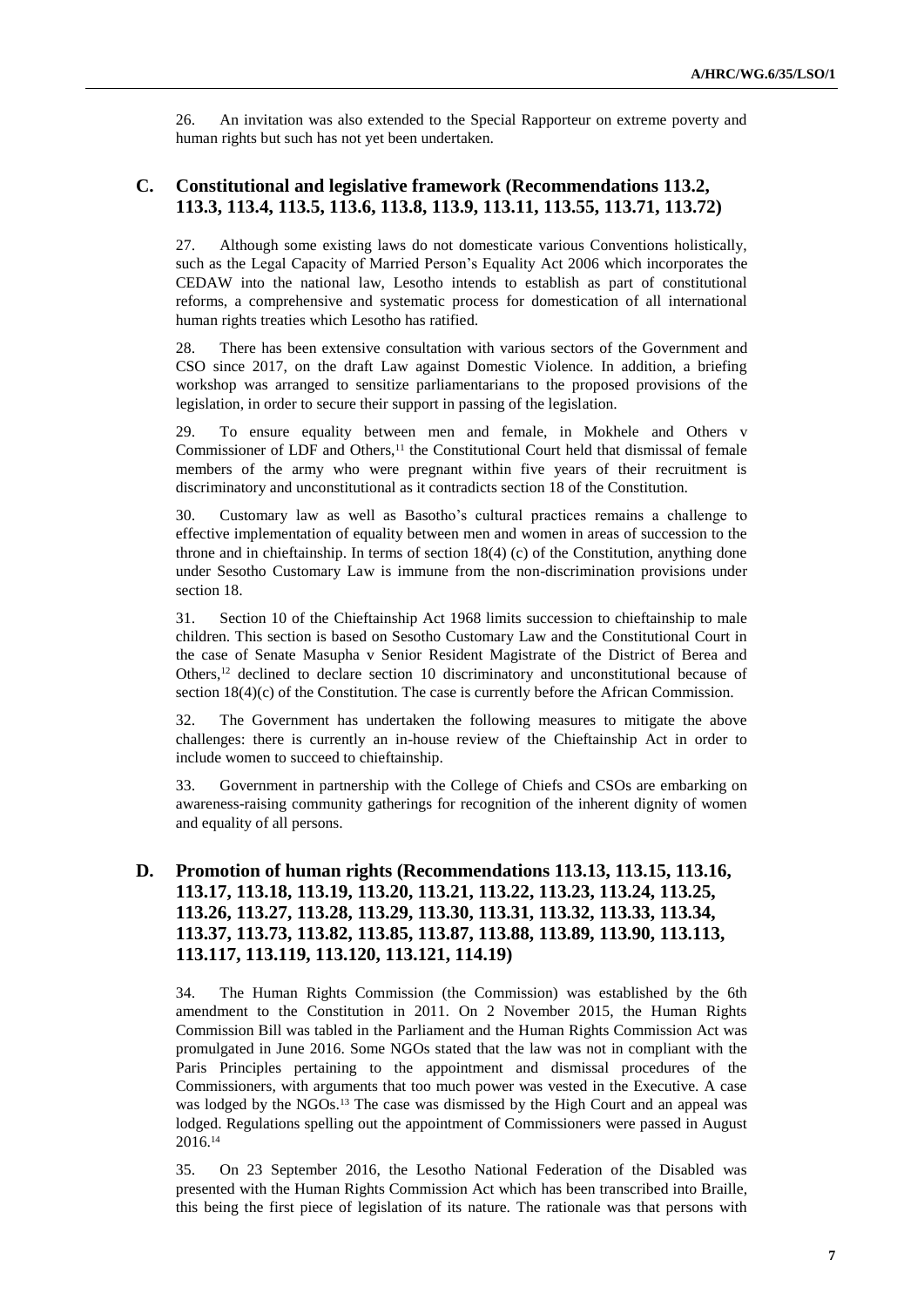disabilities have the right to access to information and need to know the contents of the Act so that they will be able to access the Commission.<sup>15</sup>

36. The Unit undertook a study tour to the University of Pretoria whose objective was to make a comparative analysis of the various Human Rights Commissions in the region. In October 2016, UNDP funded the Ministry of Law to undertake a study tour to the Kenya National Human Rights Commission. The objective of the tour was to benchmark and learn from their best practices, challenges and successes in setting up and running an independent national human rights institution.<sup>16</sup>

37. In 2018, the Government and the NGOs reviewed the Act and a cabinet memorandum which spells out the changes that will be effected in the Act and Regulations was presented before the Cabinet for consideration. However, the memorandum was withdrawn<sup>17</sup> on the basis that the matter be referred to the Reforms process. The establishment of the Commission is in line with Goal 16 of the Sustainable Development Goals (SDGs).

38. In an effort to implement the adopted National Strategies and promote human rights, the NSDP II 2018/19 – 2022/23 (NSDP II) was developed. NSDP II is defined through four key priorities areas:<sup>18</sup>

- Promoting Inclusive and Sustainable Growth;
- Strengthening Human Capital through investment in Health, Nutrition, Skills development, Social protection and Migration;
- Building Enabling infrastructure; and
- Strengthening Governance and Accountability.

39. NSDP II is linked to different social challenges such as the cross cutting issues like poverty, gender, human rights, HIV/AIDS, disability, children and youth, climate change, environment, governance and so on. During NSDP II implementation, the Government will reform the social protection strategy to make programmes more targeted and better coordinated.

40. To continue reforms to improve policies and special programmes geared to strengthening and protecting human rights, the Government will operationalize the National Human Rights Commission. Government will also develop the Human Rights Action Plan to coordinate efforts of institutions and civil society in furtherance of human rights<sup>19</sup>.

41. To address challenges of the Millennium Development Goals as well as take steps to implement the SDGs, the Government through a participatory process developed a ten-year Gender and Development Policy 2018-2028. The Policy is implemented through multisectoral approaches with the participation of all Government ministries, local authorities, CSOs, Faith Based Organizations, academia, the private sector and development partners.

42. The Policy is aligned to international and regional instruments including the SDGs, SADC Protocol on Gender and Development, CEDAW. At the local level, it is aligned to the national frameworks such as the NSDP II and the National Vision 2020.

43. In order to provide for the well-being and living standards of the citizenry, the Government identified the need to increase the efficiency and coverage of social protection programmes, to improve the institutional coordination, to harmonize legal frameworks, and to consolidate social assistance programmes across the country. To strengthen social policies, Lesotho established the National Information System for Social Assistance (NISSA). NISSA is a registry which stores socio-economic data that will be used for targeting, planning, managing and monitoring social protection programmes. NISSA currently holds information on approximately 333,245 of Lesotho's rural households and 64 community Councils.<sup>20</sup>

44. The Government realizes that there is need to mainstream disaster risk reduction and or resilience. The Government has developed the National Resilience Strategic Framework 2017-2030. The overall objectives of the framework are the following: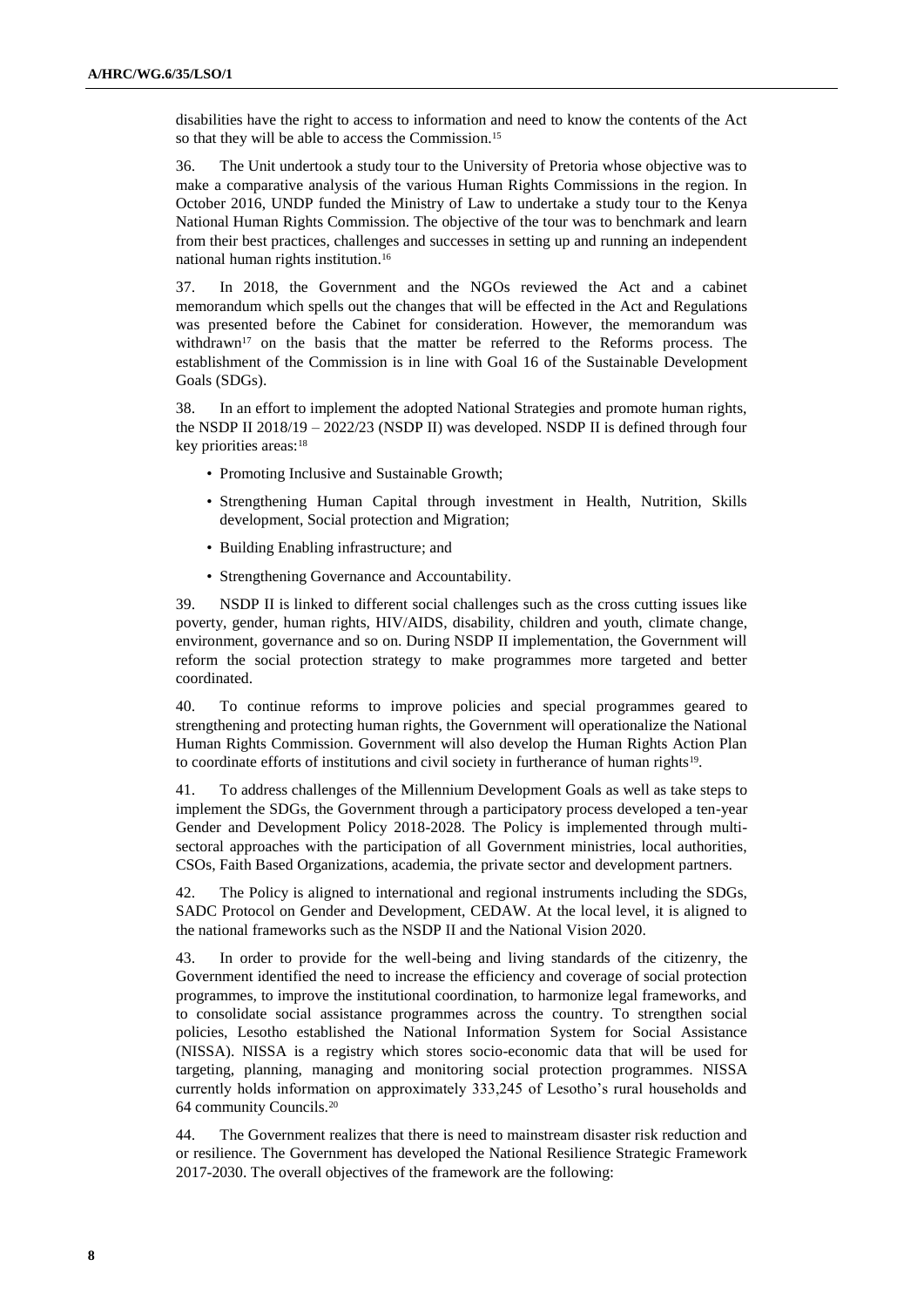- To detect in advance and take early action to prevent and mitigate the potential negative impact of shocks and stresses through an effective and efficient early warning system;
- To help individuals, households, communities and societies affected by shocks and stresses to recover faster and to rebuild their lives in ways that reduce their vulnerability;
- To help communities to absorb and adapt better to the economic and social strain;
- To transform the underlying structural issues that has the potential to precipitate crisis.<sup>21</sup>

45. The National Climate Change Policy 2017 recommends means through which financing may be obtained in a sustainable predictable scalable manner. Recognizing that existing funding mechanisms have inherent multiple challenges, the Policy recommends a mix of means through which such financing may be obtained including: dedicated climate funding from bilateral and multilateral sources; the National Budget; private sector finance and Foreign Direct Investments and funding from Carbon Markets.<sup>22</sup> This is in line with SDG 13 on climate action.

46. In order to adopt a long term sustainable policy approach to respond to climate change and food security, Lesotho has already developed the above-mentioned policies. Effective implementation of these policies and programmes will be significant in fighting climate change and food security challenges.<sup>23</sup>

47. While food insecurity and malnutrition remain major challenges in Lesotho, the political commitment to end hunger has been highly reflected in the involvement of His Majesty King Letsie III at the national, regional, and global levels as the Food and Agriculture Organization's Special Ambassador for Nutrition and also Nutrition Champion for the African Union.

48. Eradicating hunger and malnutrition are longstanding priorities in Lesotho. The Government has established the Food and Nutrition Coordinating Office (FNCO) under the Prime Minister´s Office to provide leadership and coordinate response to hunger and nutrition in Lesotho.<sup>24</sup>

49. Led by the FNCO, the Food and Nutrition Strategy and Action Plan 2019-2023 has been developed and it defines the national medium-term strategy for food and nutrition security together with a costed action plan, both of which shall guide design and implementation of food and nutrition security programmes, projects and related actions by all stakeholders.<sup>25</sup>

50 As a way of reducing extreme poverty, food insecurity and unemployment as well as taking action towards zero hunger, Lesotho launched the National Nutrition Policy in 2016 which will provide guidance to sectors on the comprehensive approach to address malnutrition using evidence-based strategies to maximize impact.<sup>26</sup> Further, the Government commissioned the Zero Hunger Strategic Review 2018 whose purpose was to support national efforts to accelerate actions towards eliminating food insecurity and malnutrition. The review recommends how policies, programmes and strategies can be adjusted or adapted to have a food security or nutrition impact.<sup>27</sup> The Government is also in the process of preparing a road map for a comprehensive approach to promote early childhood nutrition. Lesotho is further working on the establishment of the Food and Nutrition Council which is intended to coordinate all line ministries in promoting nutrition related issues.

51. Key challenges to controlling malnutrition include: inadequate capacity to coordinate programmes; limited resource allocation and support to programmes; insufficient monitoring, evaluation, and accountability; and lack of quality research to guide planning and priority-setting for the national nutrition agenda. Hence the Government will review and mainstream nutrition into all national plans, sector policies and strategies.<sup>28</sup>

52. As a means of reducing environmental degradation, in 2017, the Ministry of Energy and Meteorology put in place the Energy Policy to address a number of interrelated issues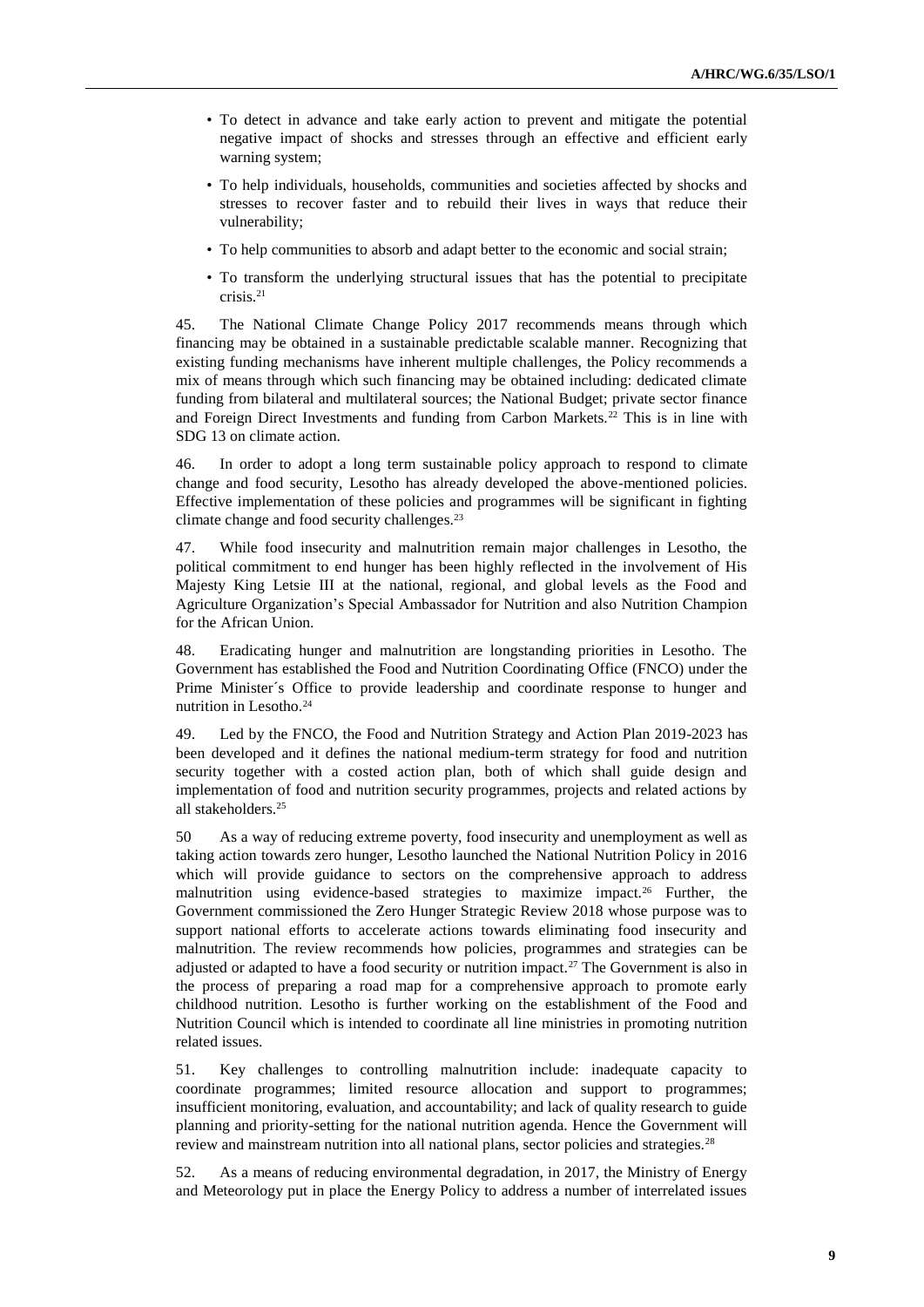which include, amongst others, climate change and environmental sustainability. The Policy was developed with four goals, namely:

- To contribute towards the improvement of livelihoods;
- Contribute towards economic growth and investment;
- Ensure security of supply; and
- Contribute towards the protection of the environment.

53. The Lesotho National Youth Policy of 2017, developed by the Ministry of Gender and Youth, Sports and Recreation (MGYSR), aims to stimulate environmental awareness amongst the youth and their responsibilities towards sustainable environment and reduction of poverty.

54. The National Policy on Social Development and the National Social Protection Strategy which converses about disability grants, were adopted by the Cabinet in December 2014 and officially launched in January 2015. This policy and strategy came about as a result of the Government's quest to effectively respond to the increasing social burden resulting from poverty, HIV and AIDS, unemployment and food insecurity. Thus far the country is in the process of reviewing progress on implementation. SDG 1, has been partially met by Lesotho, through the drafting of these policies that are aimed at poverty reduction and the abolishing discrimination of all vulnerable groups.

#### **Rights of specific groups**

## **E. Women's rights and human trafficking (Recommendations 113.2, 113.5, 113.6, 113.7, 113.8, 113.9, 113.11, 113.15, 113.41, 113.54, 113.55, 113.56, 113.57, 113.61, 113.62, 113.63, 113.64, 113.65, 113.66, 113.68, 113.69, 113.70, 113.71, 113.72, 113.73, 114.21, 114.22)**

55. According to the Lesotho Millennium Development Goals 2015 Report, Lesotho made progress in promoting gender equality and empowerment of women. Noted progress is in education and non-agricultural wage employment.<sup>29</sup> At the 27th African Union Summit held in Rwanda from 17–18 July 2016, Lesotho won the 2016 African Gender Award as one of the continent's top performers in the advancement of economic and social rights of women.

56. Lesotho is experiencing a high rate of human trafficking of women and children. Currently there are about 50 cases of trafficking reported and about thirteen of those the perpetrators or suspects have been remanded before courts of law. The challenges include the victims not being available for trial. As a means to support victims, there is the Victims of Crime Office established under the Ministry of Justice. The office generally eases the victims' interaction with the criminal justice system. The office provides emotional and practical support to people affected by crime.

57. The Government has adopted measures to combat human trafficking. There has been enactment of the Anti – Trafficking in Persons Act 2011. The Government has currently developed regulations and the National Action Plan to implement the Act. The Act has been simplified, translated and disseminated as part of awareness campaigns on human trafficking. Anti-Trafficking Regulation provides for protection of witnesses so that the perpetrators can be convicted. They are provided with free legal and psychological support.

58. Other interventions include partnerships with CSOs and community networks to address human trafficking through community intensive awareness raising campaigns. There is a pilot project called "Counter Trafficking and Addressing Irregular Migration Through Strengthening Border and Migration Management, Sensitisation on Trafficking in Persons and Building Capacity of Law Enforcement and Border Officials in Lesotho" which is intended to address the existing challenges at the key port of entries and counter trafficking targeting vulnerable communities living near hot spots along the official and unofficial border crossings in Lesotho.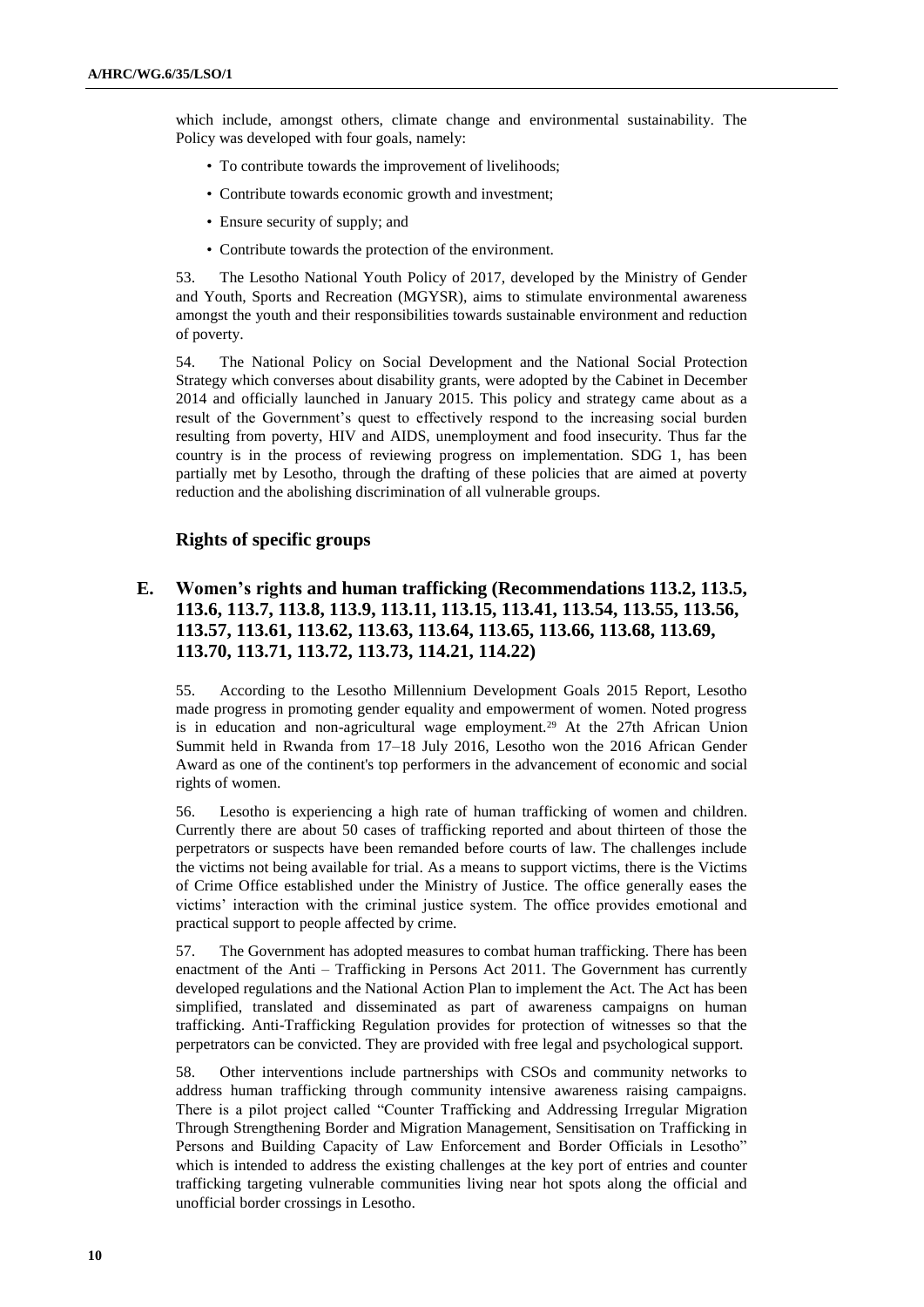59. The Lapeng Care Centre has been strengthened. The Centre currently operates 24 hours, and it provides psycho-social support and resilience skills to Gender Based Violence (GBV) survivors. The Centre has a permanent social worker, a nurse and a matron. Through the UNFPA and UNAIDS support the centre received training for staff on basic developmental counseling to equip them with counseling skills on gender-based violence.<sup>30</sup>

60. The MGYSR has strengthened two GBV networks in the district of Maseru. The overall role of the networks is to handle GBV cases at the community level and assist survivors with the reporting procedure. There is also male involvement in GBV prevention programme which aims to engaging men and boys as agents of change in promoting gender equality and creating a healthy living environment. Accordingly, there is Khotla Lesotho, a males NGO, working on GBV prevention and human rights.<sup>31</sup>

61. The UNFPA strengthened capacities of Parliamentarians to advocate for and participate in the development and implementation of laws and policies on Sexual Gender Based Violence and Harmful Practices including linkages to SRHR related legislation and policies, and gender equality and non-discrimination. Through the UNFPA support, the first GBV in emergencies baseline study in Lesotho was commissioned and a number of outreach activities done to strengthen prevention, response and coordination of GBV cases during emergencies.

62. Through the UNFPA support the first National Standard Operating procedures were developed to address GBV in emergencies. The UNFPA also supported the Ministry of Health to revise the health response guidelines in addressing sexual offences, and aligned it with the World Health Organization (WHO) international standards, Health practitioners received capacity building on screening of GBV cases.

63. The Ministry of Education has revised out of school curriculum to include comprehensive sexuality education and GBV.

64. With the support of the UNFPA, a gender expert was engaged and has contributed substantive inputs and insights to support the process and ensure integration of gender and SDG 5 into the NDSP II.

65. The MGYSR simplified, translated and popularized the Legal Capacity of Married Persons Act 2006. The simplified version is being disseminated in the districts by giving copies to community leaders, organizations and the public at large during public gatherings or forums.<sup>32</sup>

66. The MGYSR and the CSOs conducts CEDAW campaigns with the purpose of disseminating information on the Convention. Moreover, the Convention was simplified and translated into the local language (Sesotho).<sup>33</sup>

67. A draft of the reviewed policy, the Gender and Development Policy 2017-2027 is awaiting the Cabinet's approval. This draft policy is aligned to the Southern African Development Protocol on Gender and Development and some provisions of the CEDAW Convention and the SDGs.<sup>34</sup>

68. The Government through the Ministry of Small Business Development, Cooperatives and Marketing has embarked on development of Micro, Small and Medium Enterprises Policy of 2016. The Policy gives guidance on accessibility to credit. It has been noted that a large number of women own Small, Medium and Micro-sized Enterprises.<sup>35</sup>

69. Notwithstanding the above measures, GVB is still on the increase and remains one of the main challenges facing women in Lesotho. Reports show that 86% of women experience GBV while 41% of men are reported as perpetrators. GBV thus presents a major obstacle for women across the country to realize their fundamental human, sexual and reproductive rights.36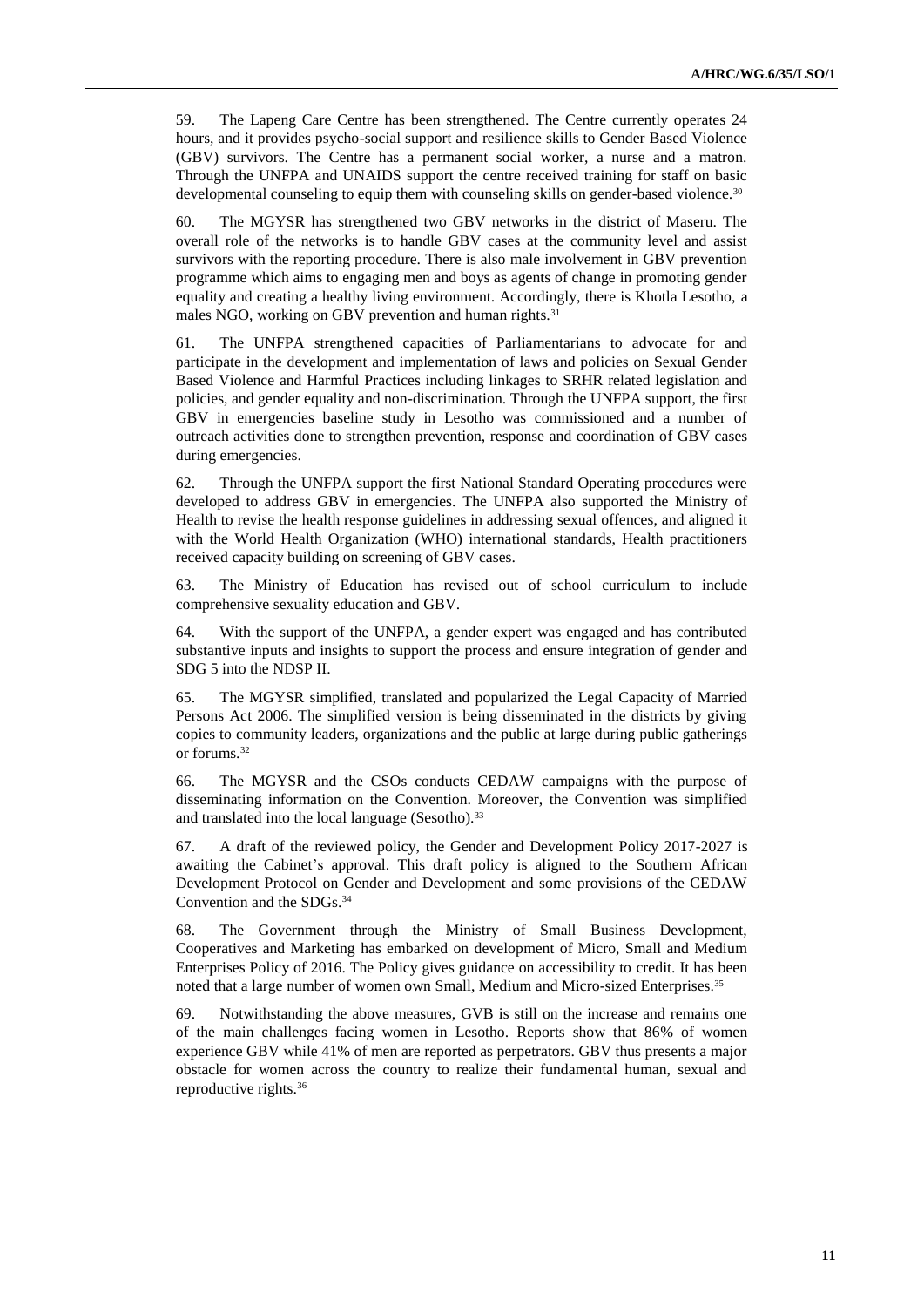# **F. Children's rights (Recommendations 113.58, 113.64, 113.75, 113.76, 113.80, 113.81, 113.83, 113.101, 113.114, 113.116)**

70. The Government through the MGYSR, Ministry of Social Development and CSOs has been engaged in sensitizing the public on ending child marriage – a problem mostly encountered by girl children in Lesotho.

71. The Ministry of Social Development launched a campaign calling for an end to child marriages which was launched officially in November 2017 and such are ongoing. As part of the efforts, Princess Senate Seeiso has been appointed the National Champion to Ending Child Marriage. Campaigns have so far been conducted in 39 community councils out of 64. Positive changes brought about the campaigns are that there has been a decrease of girls who marry before the age of  $18.^{37}$ 

72. The Children's Protection and Welfare Amendment Bill 2019 (the Amendment Bill) makes child marriage a punishable offence. Other mechanisms/initiatives geared towards abolishing child marriage include the Violence Against Children Survey conducted by the International Centre for AIDS Care and Treatment Programmes (ICAP) 2019, the existing Sexual Offences Act 2003, Multi- Sectoral Child Protection strategy and the UNICEF desk review on Violence against Children 2015.

73. The Children's Protection and Welfare Act (CPWA) 2011, already provides for the protection of children against violence.<sup>38</sup> Lesotho is currently conducting a survey on violence against children through the assistance of the United States of America (USA) President's Emergency Plan for AIDS Relief, and the USA Centers for Disease Control and Prevention and ICAP. The preliminary findings identify different types of violence against children and the gaps in punishment against such crimes. Following completion of the study, a national action plan will be drawn to address all forms of violence against children. Lesotho has partially met SDG 10.3 as she is taking measures to establish the magnitude of violence, its different types and how to deal with it.

74. CPWA Amendment Bill seeks to abolish all forms of child labour. Further, the Antitrafficking Act 2011 intends to prohibit forced labour by placing harsh penalties on the perpetrators. Monna-ka khomo (an NGO), is also an initiative aimed at the reduction of child labour that seeks to give education to herd boys.

75. To protect children from trafficking and exploitation, the Anti-Trafficking Act 2011 is in the process of being amended to eliminate force as an element and abolish consent of children as defense.

76. Through the International Organisation on Migration, Lesotho has trained some social workers on addressing violation of the rights of children and the identification of trafficked victims.

77. Lesotho has institutions such as the children's court and the Child and Gender Protection Unit (CGPU) that were established for the protection of rights of children. There has been capacity-building for the CGPUs officers under the Justice for Children programme geared towards administration of child-friendly justice for alleged child offenders, victims, witnesses and other children in need of justice services.

78. To ensure that birth registrations are implemented effectively, the Ministry of Home Affairs has deployed staff to community councils to ensure universality of registration though not all councils have been covered. The human resource is sufficient but financial and logistical resources remain a challenge.

79. With support from the United Nations International Children's Emergency Fund (UNICEF) and in close collaboration with the Ministries of Home Affairs and Health, forty-six (46) birth registration facilities have been established in Government and Christian Health Association of Lesotho (CHAL). This is intended to register all under-five births occurring at such facilities as well as of those in the vicinity. As of July 2019, over 25,690 under-fives were registered. The Ministry of Home Affairs is also embarking on issuance of Identity Cards for children aged 16 and older with the aim to equip them for their progression to tertiary education and other opportunities.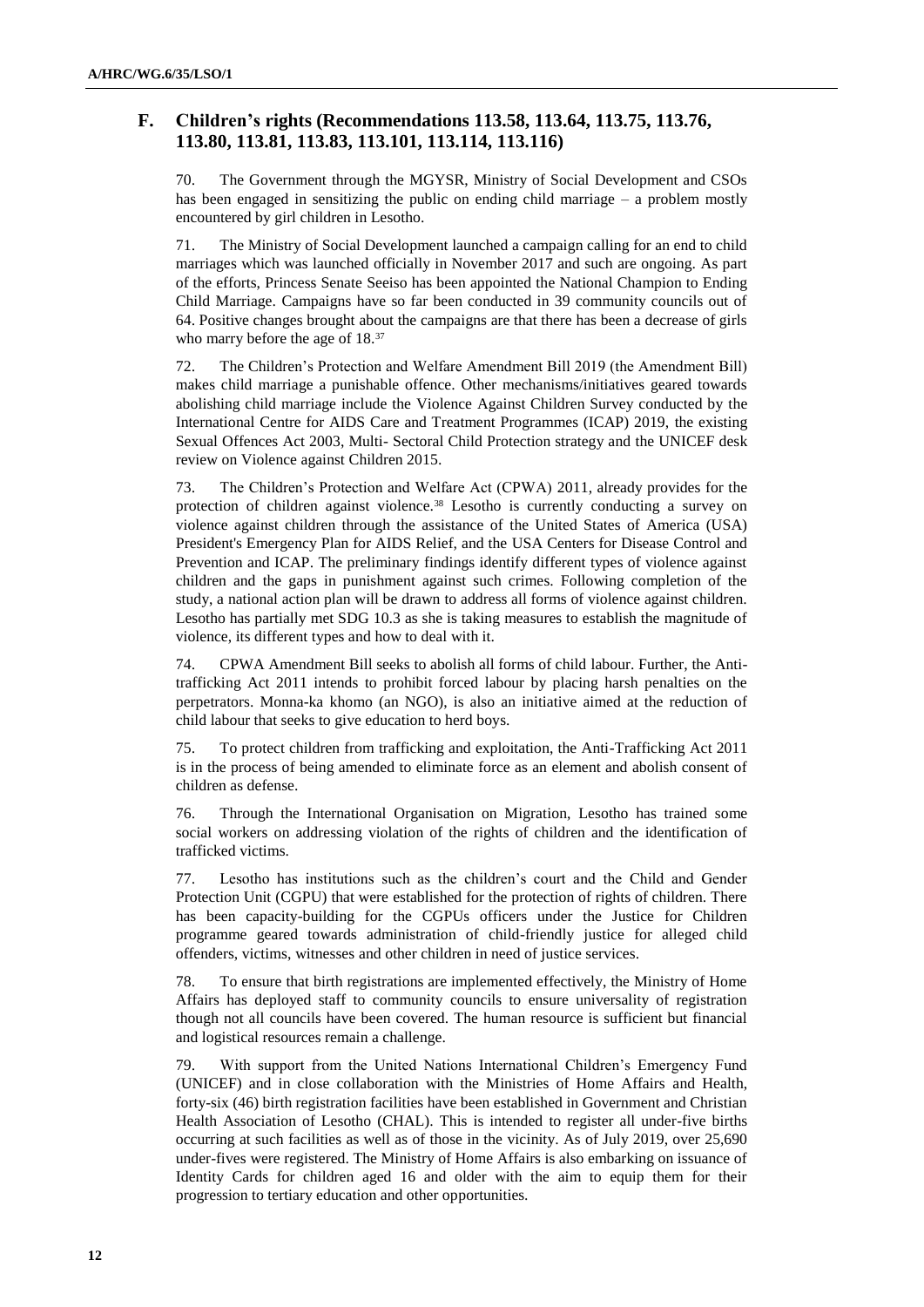80. The Registration of Births and Deaths Act 1973 provides for free registration to ensure universal registration. There is a penalty of M4.50 for late registration (after one year of birth). However, in terms of Registration of Births and Deaths Bill 2019, late registration comes after 3 months and the penalty has increased to M30.00.<sup>39</sup>

81. On maternal and child health, the Government's intention is to reduce maternal mortality and this will be achieved by increasing immunization coverage from 68% to 90% by 2020. There will also be an increase in the number of women giving birth in hospitals from current 77% to 90% by 2020. Other issues on Government's agenda relate to malnutrition and obesity, which are negatively affecting the education sector.<sup>40</sup>

#### **G. Rights of persons with disabilities (Recommendations 113.10, 113.114, 113.57)**

82. According to the 2016 Housing and Population Census, persons with disabilities constitute 2.5 % of the population. Of this, 41% are males and 59% females. The types of disabilities are broken down as follows: Visual disability 36.2%, hearing disability 20.3% speech disability 9.4%, physical disability 28.3% and instinctual disability 36.8%.<sup>41</sup>

83. Lesotho accessed the Convention on the Rights of Persons with Disabilities on 2 December 2008, and is in the process of domesticating the provisions of the Convention in the Persons Disability Equity Bill 2019 (the Bill), which has passed the first tabling in Parliament. There is also a Disability Mainstreaming Plan 2015, to ensure mainstreaming of disability in all programmes of Government Ministries, as a result there are focal persons on disability issues in some Ministries. Lesotho has partially met SDG goal 10.3 (reduce inequality within and among countries).

84. The Bill will ensure equal opportunity and reduce inequalities by promoting appropriate legislation and actions in that regard. Through the Bill, Lesotho has ensured that employment is merit based and accessible to people with disabilities. The Bill also mandates employers to make the workplace conducive for persons with disabilities. SDG 1.4 has been partially met this goal by ensuring that persons with disabilities as a vulnerable group have access to work opportunities.

85. The Bill further provides for inclusive education. The Ministry of Education has adopted Inclusive Education Policy in November 2018 which was launched in August 2019. The Policy addresses the inequalities suffered by learners with Special Educational needs (Including those with disabilities) in both formal and non-formal education. The Ministry is also working on finalizing the draft of the Inclusive Education Implementation Plan as well as developing a teacher training manual on inclusive education. Lesotho has thereby partially met goal 4.7 (a) that countries provide inclusive quality education for persons with disabilities.

86. The Bill also deals with all matters relating to access to buildings and the employment as well as training of teachers that are conversant in teaching methods for the different types of disabilities. In this regard, Lesotho has partially met SDG 4.5 by ensuring that persons with disabilities have equal access to education premises.

87. Currently, there are no specific programmes for people with disabilities, but there are subventions to care facilities, bursaries, public assistance in-cash and in-kind and child grant programme which accommodate persons with disabilities. The Bill provides for disability grant. The Government is in the process of establishing a Disability Public Fund through the Ministry of Finance. Lesotho has partially met SDG 1.3 goal by eliminating poverty within the group of persons with disabilities by supplying then with public assistance in cash, as well as the disability grant that is yet to be provided.

88. Persons with disabilities are still facing a myriad of challenges. They are not able to access information intended for the general public use as it is mostly in inaccessible formats. In addition, due to inadequate infrastructure, they are not able to access places where services are rendered. There is also shortage of supply of assistive devices which significantly limits their participation in social and economic activities.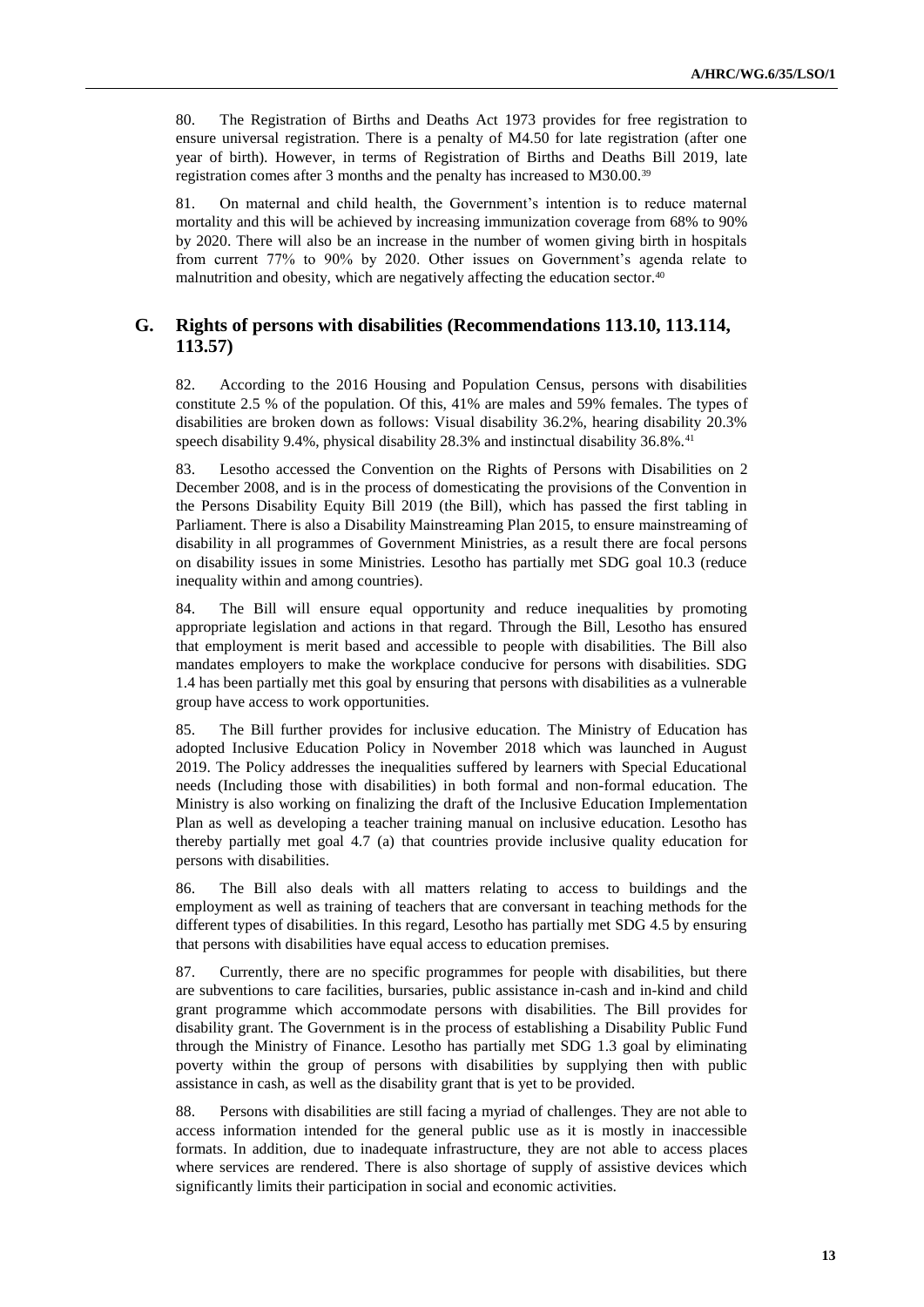#### **Socio–economic rights**

# **H. Right to health (Recommendations 113.67, 113.92, 113.93, 113.94, 113.95, 113.96, 113.97, 113.98, 113.99, 113.100, 113.102, 113.103, 113.104, 113.110, 114.23, 114.24)**

89. The National Aids Commission (NAC) has been re-established. It was inaugurated on 10 December 2015 and NAC is expected to provide strategic leadership and governance, efficient and effective coordination and management of the National Multi-Sectoral and decentralized HIV/AIDS response, towards ending HIV/AIDS by 2030. It is currently operating under the National AIDS Commission Act No. 8 of 2005. A new National AIDS Commission Bill 2019 is yet to be tabled before the National Assembly for enactment.

90. The Ministry of Health has come up with strategies such as the Lesotho National Health Strategy for Adolescents and Young People 2015-2020 which accords adolescents and young people to have a right to access information, skills and services concerning their health. The Strategy also addresses issues of prevention; contraception and education programmes for young people. There is also a Revised Action Plan for Women and Girls and HIV and AIDS 2012-2016. The Plan addresses issues of access to health care services, particularly in the area of HIV/AIDS and Antiretrovirals (ARVs). The Government has also developed a Sexual and Reproductive Health Strategic Plan 2015-2020 which covers sexual and reproductive rights of women and girls.<sup>42</sup>

91. The Ministry of Health has taken the following measure to protect sex workers, factory workers, Lesbian Gay Transgender Bisexual and Intersexual (LGBTI) and prison inmates from discrimination and to guarantee them adequate access to HIV/AIDS care and other related services:

- Social and Behavior Change communication has been introduced through the peer education model using Interpersonal communication manual.
- Condoms education, promotion and distribution integrated within the delivery of Social and Behavior Change communication messaging.
- HIV testing and Counseling Services at community level which is primarily referral and linkage to care to the nearest facility.
- Self-testing has also been introduced to increase number of HIV testing especially for people who are not comfortable to use existing facilities.
- Pre exposure Prophylaxis administered to discordant partners, key populations and young people as HIV prevention strategy.
- Post Exposure Prophylaxis is also offered to all eligible clients including those who are sexually abused.

92. In order to improve rural women's access to sexual and reproductive health rights, the Ministry of Health in collaboration with NGOs, CSO and development partners have taken the following measures:

- Recruitment and capacitation of village health workers whose mandate include distribution of family planning commodities and provision of information on Family Planning at community level.
- Ministry of Health also updated the Community based Distributors' manual on distribution of Family Planning.
- With the aim of improving access to Family Planning and reducing missed opportunities to Family Planning, the Ministry of Health updated family planning guidelines in line with the latest WHO Medical eligibility criteria and also to promote human based approach to Family planning.
- Ministry of Health also launched the supply Chain strategic plan with the aim of improving accessibility and availability of Health commodities including reproductive Health Commodities.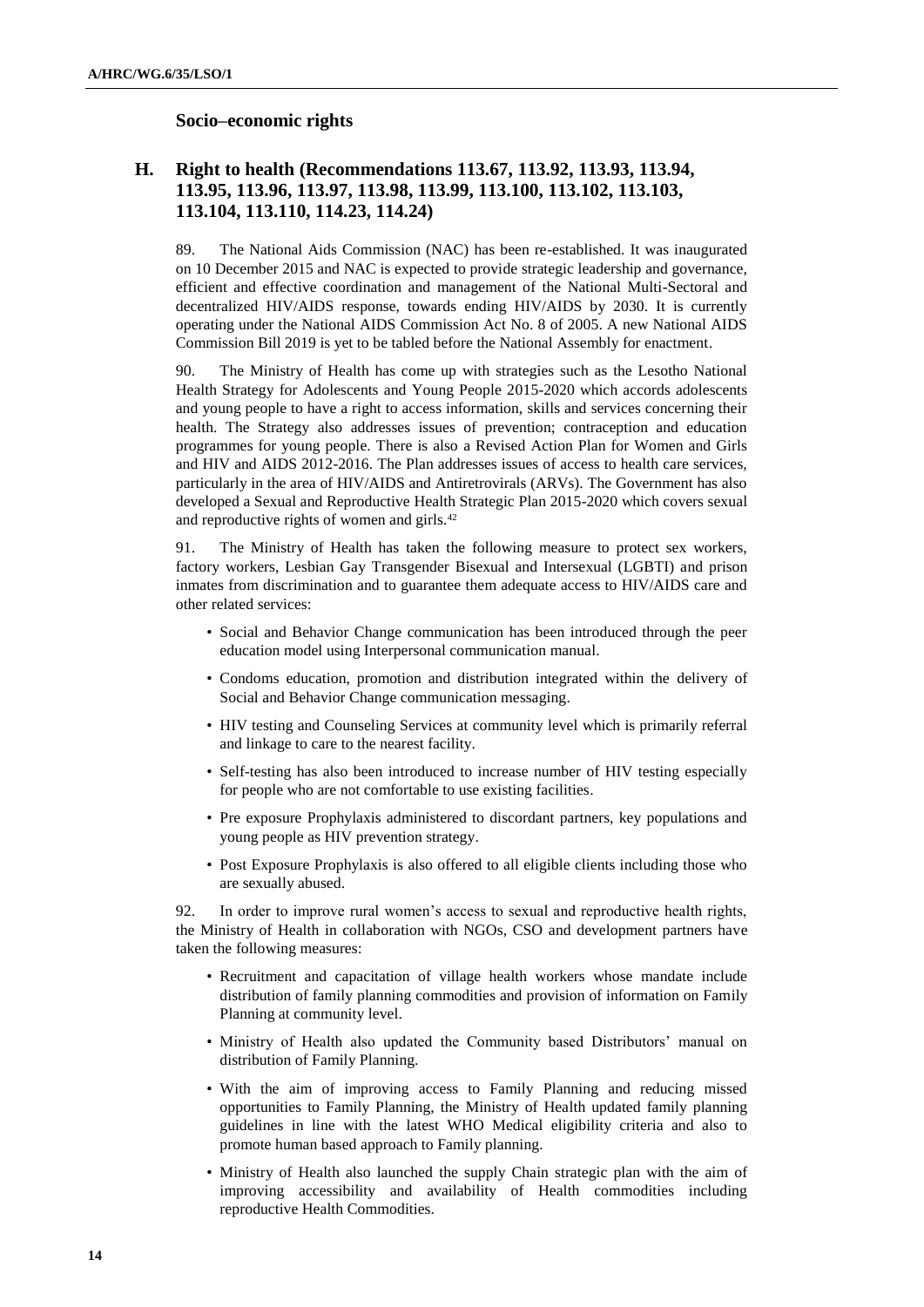- Review and updating of the Condom strategy was also done with the aim of improving access to condoms and social marketing of condoms.
- Mobile clinics which rove in villages, they provide all services including family planning services.
- Frequent outreach programs whose teams made up of a nurse, counselor, and young person to mobilize adolescents and young to utilize the services.
- The Ministry has also launched the Midwifery Services Framework with the objective of strengthening the ownership and involvement of the community in the prevention of maternal mortality.
- In order to address the challenges of cultural stereotypes around sexuality education, the Ministry of Health has developed the Parenting Manual on Sexuality to guide parent/child communication around sexuality.

93. In order to ensure a human rights based response to HIV, the Ministry of Health in collaboration with the development partners, CSOs and NGOs conduct social mobilization activities to raise awareness on HIV and AIDS, distribution of condoms with key social behavioral change messages, identification of gender based violence clients, referral and linkages to care and support especially the key populations and young people at community level to health facilities for clinical services.

94. The Legal Environment Assessment (LEA) 2016 report demonstrated need for several policies and laws review, including the National HIV and AIDS Policy 2006. The Joint United Nations Program on HIV/AIDS (UNAIDS) supported NAC to formulate National HIV and AIDS Policy 2019 to meet fully the rights and needs of People Living with HIV and vulnerable groups and address effectively challenges for fast tracking HIV response towards ending AIDS by 2030, reflect strategic directions reaffirmed in the 2016 Political Declaration on Ending AIDS adopted to Fast-Track the AIDS response and accelerate progress towards achieving the SDG target of ending AIDS by 2030. The 2019 Policy is under the Cabinet review.

95. A National Action Plan for HIV/AIDS and Law was endorsed by the Ministry of Law, Constitutional Affairs and Human Rights in August 2018. Informed by a robust assessment of HIV Legal Environment, the plan was developed with the support of UNAIDS and UNDP. Lesotho Joint team on AIDS has started to support implementation of the Action Plan for HIV/AIDS law and policy in 2018 and Women and Law in Southern Africa was selected to build the capacity of law enforcement agencies (police, magistrates etc.) to address human rights, GBV and HIV/AIDS related issues.

96. Lesotho is reinvigorating Faith-Based Organizations' (FBO) effective engagement in the HIV and AIDS response. A Faith Leaders Statement of Commitment to End HIV and AIDS and the Faith Sector Implementation Framework to address HIV, Sexual and Gender Based Violence, Sexual and Reproductive Health Rights and Adolescent Girls and Young Women was finalized in 2018 and waiting for the His Majesty's endorsement. FBO leaders plan to use their leadership to engage men and boys and to advocate for protection of adolescent girls and young women.

97. With the aim of improving the Health Sector, the Government has secured 36 Cuban doctors to be engaged in hospitals and clinics around the country. The Ministry of Health will further employ thirty-five 35 Basotho doctors and 252 nurses. To effectively tackle the cancer burden, the Ministry has developed a comprehensive National Cancer Control Plan. In the meantime, the Ministry has expanded cancer and renal care services by sending patients for treatment at Apollo Hospital in India. To date, 3 kidney transplants have been performed on Basotho patients in India. Health professionals (doctors, nurses and pharmacists) have been trained in India to facilitate the establishment of the National Chemotherapy Centre in Lesotho.

98. In July 2017 the 12th Stop Cervical, Breast and Prostate Cancers in Africa Conference and Exhibition was held in Lesotho and as the way of marking that important event Lesotho's first-ever cervical cancer screening and prevention facility, the Senkatana Centre of Excellence was launched. The facility offers comprehensive gynaecological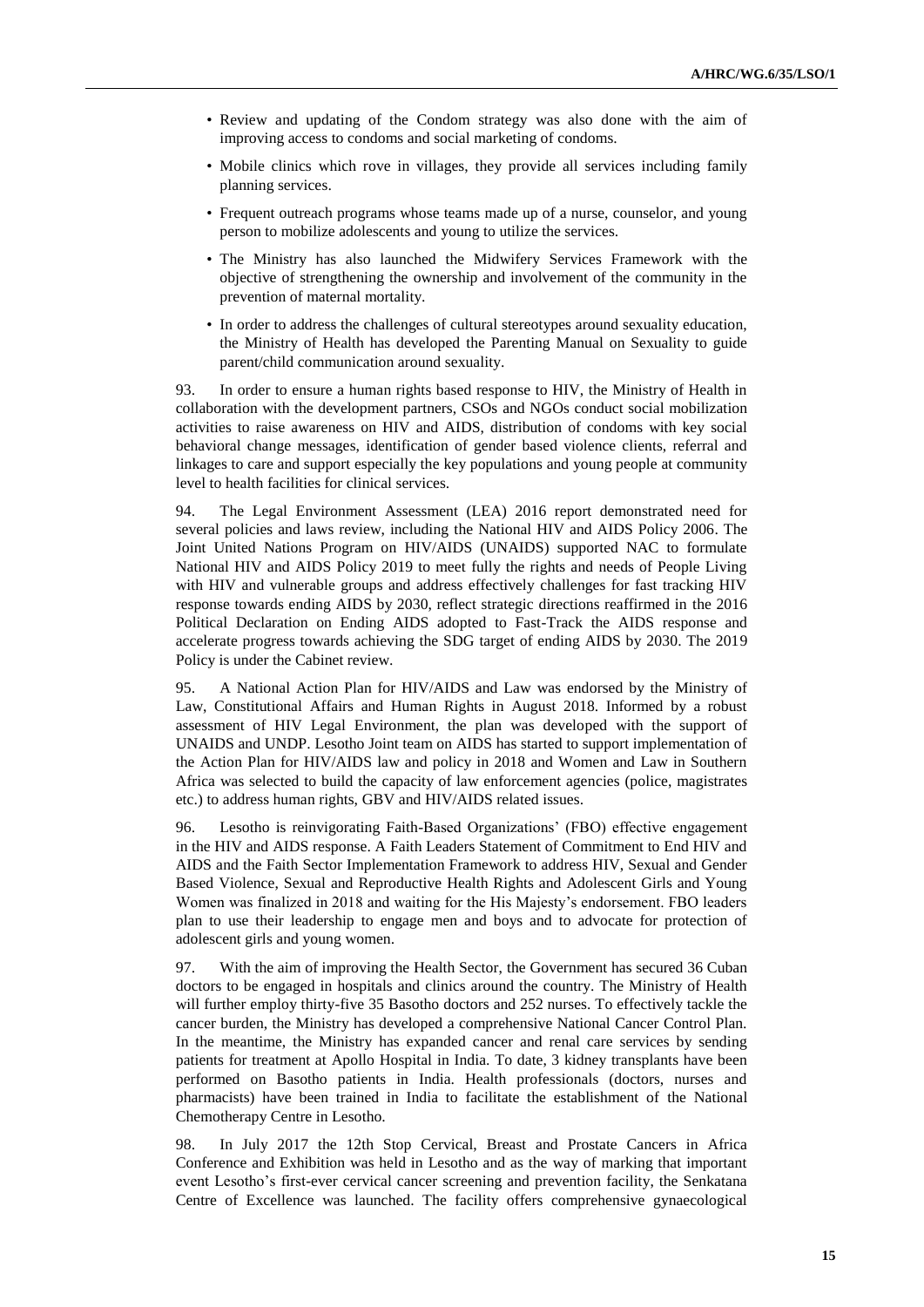services, with an emphasis on cervical cancer screenings, diagnoses, pre-cancer treatment services, and referrals to facilities for cancer treatment.

99. Provision of health services has increased to reach more women in factory and hard to reach places. The provisions of services include in a large extend provision of sexual and reproductive health (SRH) services including family planning. Efforts to reach out to these women that do not provide family planning services included mobile clinics and other outreach intervention.

100. As a means of ensuring that health centres and health service providers reach all districts of Lesotho, in 2017, it was estimated that there were approximately 236 health facilities in the country, including one referral hospital, two specialized hospitals, 18 general hospitals, four primary hospitals, four filter clinics and 207 health centres.

101. Lesotho has not yet been to meet the target of allocating 15% of the budget to health services. However, it has allocated 11%.<sup>43</sup>

#### **I. Right to education (Recommendations 113.105, 113.106, 113.107, 113.108, 113.109, 113.110, 113.112, 113.111, 113.115)**

102. Notwithstanding the existence of the compulsory attendance provision in the Education Act 2010 and several provisions in its subsidiary laws providing for access of all children regardless of their circumstances, the Education Act is currently under review and the amendment thereof contain provisions that intensify and fortify compulsory attendance in the sense that penalties and sanctions have been increased. Thus all parents and guardians are compelled to send children 6 years and above to school.

103. The following policies and strategies have been put in place in order to effectively implement free and compulsory education and also to ensure inclusive education of learners with disabilities:

- School Nutrition Policy makes provision for school feeding programmes to all primary schools. This policy is meant to lower the rate of school dropout due to hunger.
- School Improvement Plan Manual is meant to mainly retain learners in schools. 150 facilitators were engaged with the aim of implementing the manual in 2017.
- Non formal education policy approved and launched in 2018 enables the Ministry of Education to make arrangements for informal education for people who cannot afford to attend schools at formal times of school. Such individuals include herd boys and shepherds who normally look after animals during normal school hours.

104. In pursuit of administration of child-friendly justice, UNICEF supports the Ministry of Justice and Correctional Service in promotion of the Justice for Children programme aimed to support child victims, perpetrators, witnesses and others in need of justice services. The programme is in line with the CRC, the ACRWC and the CPWA, all of which guide law enforcement officials on appropriate procedures in administration of child justice at community and national levels.

105. The US\$2.1 million Lesotho basic Education improvement Project financed by the International Development Association aims to address challenges with basic education service delivery and student retention in targeted primary and junior secondary schools. In particular, the project aims to strengthen numeracy and literacy education at the primary level and mathematics and science education at the junior secondary level through inservice teacher training, better teacher support networks and supervision, supply of teaching and learning materials, and piloting of a new mathematics and science education model. The project targets the 300 poorest-performing primary schools<sup>44</sup> across all districts in Lesotho and 65 junior secondary schools in their catchment areas<sup>45</sup>. The project will be implemented from 2016 to 2021.

106. The Ministry of Education utilizes various forms of media such as radio, television and newspapers to disseminate information about the importance of educating a girl child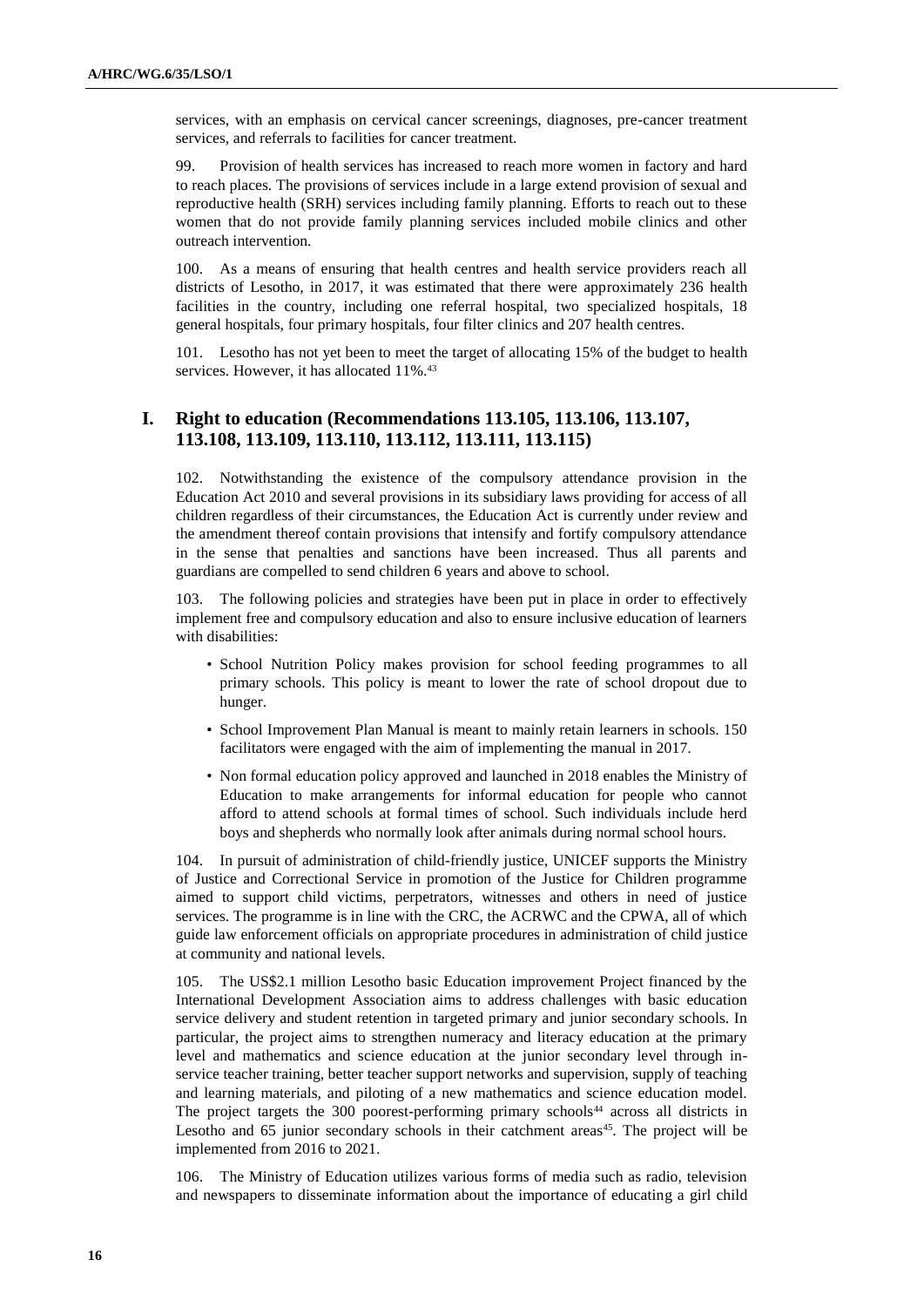and boy child as they are disadvantaged especially in the remote mountain areas. Public gatherings are also used as the most convenient platforms where community members are actively engaged through direct dialogue and sensitized on the importance of affording both a girl child and boy child similar educational opportunities under the theme 'Education for All". This method is particularly employed in remote rural areas where other medium of communication such as radio, television and newspapers are scarce.<sup>46</sup>

107. There are ongoing sensitization campaigns aimed at encouraging both teachers and parents to allow pregnant girls to remain in class for as long as the condition of their pregnancy permits. This effort is often stifled by the fact that such girls drop out as a result of stigma and do not subsequently re-enroll due to parenting responsibilities. Socioeconomic factors contribute significantly to the phenomenon of school drop-out, especially in relation to herd boys thus the adoption of informal education as already mentioned.

108. Human rights education is part of the school curriculum. The content of the curriculum includes topics such as HIV/AIDS prevention, gender equality, human rights, life skills, alcohol and substance abuse and sexual and SRH. The curriculum is offered from upper primary from grade 4 to grade 10. Further, human rights education is also offered as course at intuitions or higher leaning particularly the National University of Lesotho for law students.

109. As a means of taking appropriate measures to address the disadvantage situation of girls concerning access to education and addressing reports of sexual violence committed in schools, the Ministry of Education under Lesotho Education Quality for Equality Project is currently developing a School Related Gender Based Violence programme.

110. There is also in place as part of integrated curriculum comprehensive life skill education where learners are taught of their identity, sexuality and its incidental activities. Further, the UNFPA empowered Adolescents and Young People with knowledge and skills to improve their SRH status through a range of activities where the Comprehensive Sexuality Education (CSE) Manual for young people out of school was validated.

111. 33 Master trainers were capacitated on the delivery of the CSE and out of school young people, 160 Health Providers were trained on Adolescents and Youth Friendly Health Services, 247 teachers were trained on the delivery of the CSE in schools, 7500 adolescents and young people out of school were reached with the CSE, 6800 adolescents and young people were reached with SRH Services. A youth mobisite "tune me" providing information on Sexual and Reproductive Health and Rights was launched and has been viewed more than 6000 times.<sup>47</sup>

112. The Government is partnering with CSOs and independent women support groups to provide sanitary towels to young school girl. This is meant to curb the number of girls who miss school during their menstrual cycle; and they are taught of maintenance and management of hygiene including the disposal of the towels provided.

#### **Justice system**

#### **J. Anti-corruption (Recommendations 113.38, 113.39, 113.40)**

113. As a means of combating corruption, there is in place a National Anti-Corruption Strategy and Action Plan 2014/15-2018/19. This strategy is a multi-sectoral initiative involving the collective effort of the public sector, private sector and civil society through which each sector has a clearly defined role to play in fighting corruption over the next 5 years. There is also in place, the Prevention of Corruption Bill 2019. The Bill seeks to strengthen the legislative and institutional framework of the Directorate of Corruption and Economic Offences (DCEO) to the effect that the DCEO is elevated to the level of a Commission. It also focuses on the mandate of the DCEO on corruption without burdening it with economic offences that could be effectively addressed by other institutions such as the Police. The Bill is awaiting a Certificate of Approval.<sup>48</sup>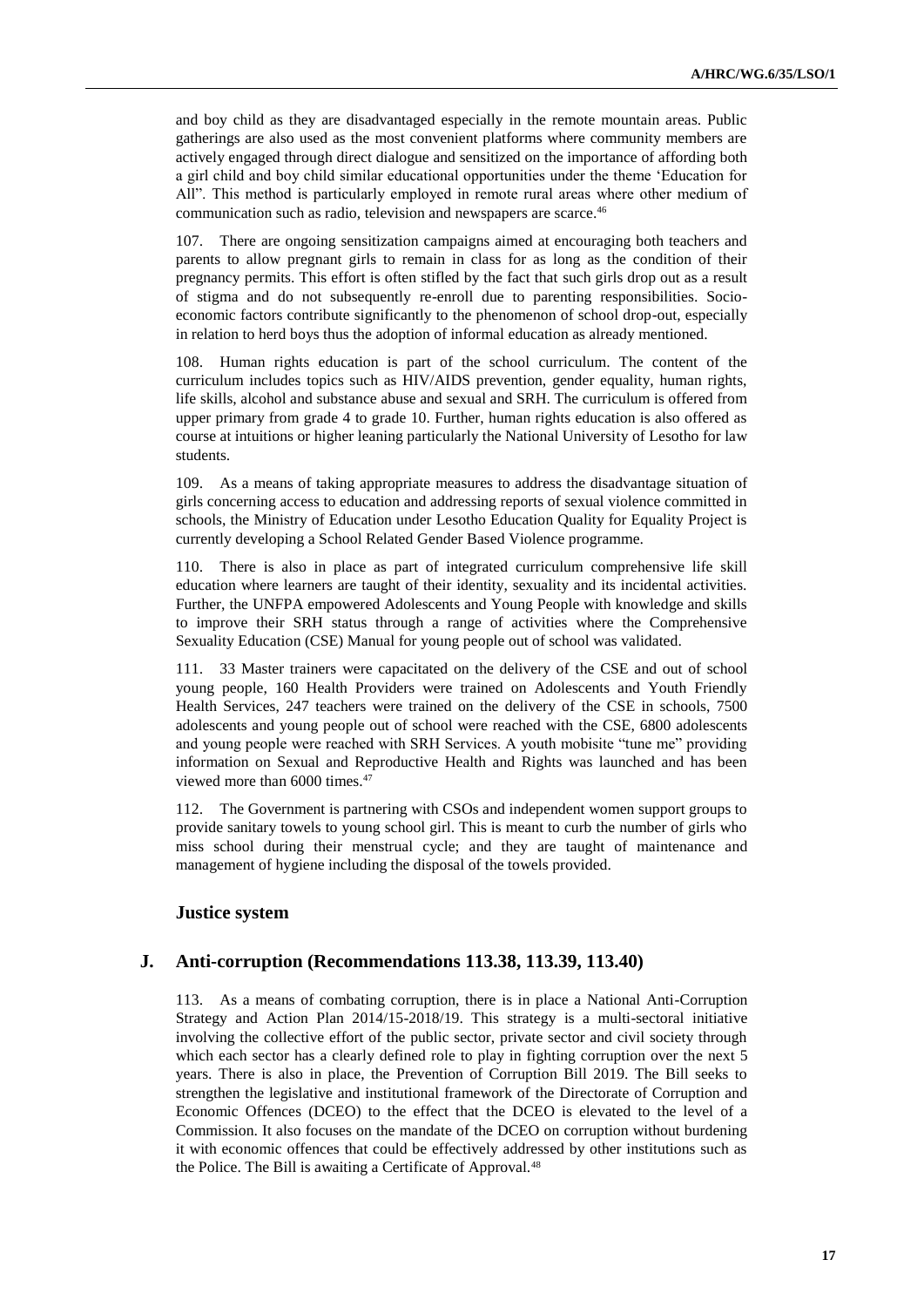114. In order to continue to strengthen good governance and service delivery, the DCEO established: the Systems Integrity Committee that operates within the Government ministries to put in place measures to avoid breeding ground for corruption, Business Action Against Corruption; operates within businesses to ensure that businesses are aware of practices that may amount to corruption and the School's Integrity Association which operates in the schools. It educates students on the ills of corruption from an early age.<sup>49</sup>

115. In 2016, the Directorate implemented key priority areas of the National Anti-Corruption and Strategy and Action Plan (NACSAP) with the assistance of UNDP. This was done through a series of sectoral meetings before a multi-stakeholder meeting on corruption took place where concerted efforts and strategies to combat the endemic problem were agreed upon. The sectorial meetings were aimed at paving the way for the launching of the NACSAP which is expected to contribute to harnessing political will to fight Corruption at all levels of leadership in various sectors.<sup>50</sup>

116. The Directorate also received financial and technical support to hold an Anti-Corruption Symposium on Corruption in Procurement from UNDP in 2016. The Symposium was attended by over two hundred stakeholders from various sectors of society. In this event, a local drama group did theatrical performance on the dangers of corruption and how to report and combat it.<sup>51</sup>

117. In the past two years, the Government invested in strengthening the capacity of the DCEO in forensic investigation and information technology infrastructure as well as refurbishing the DCEO Offices. The Directorate stepped up its effort in the fight against corruption by engaging a multi-sectoral approach though the National Anti-Corruption Strategy and Action Plan.<sup>52</sup>

118. Asset forfeiture has been introduced as a strategy towards ensuring that crime does not pay. Arrangements are at an advanced stage for the declaration of assets by public officials. UNDP supported the study tour to the Ugandan Anti-Corruption Commission and also procured a server for the DCEO to use to store vital information for the Asset Declaration initiative once the Cabinet gives it the 'green light'. The visit to Uganda provided the DCEO officers with international exposure and best practice.<sup>53</sup>

119. Lesotho is a member of the Asset Recovery Inter-Agency Network for Southern Africa (ARINSA) established with the support of the UNODC.<sup>54</sup> With the assistance offered through ARINSA, Lesotho established an Asset Forfeiture Unit to deal specifically with related cases. Lesotho also established a Criminal Asset Recovery Fund.

#### **K. Conditions of detention (Recommendations 113.77, 113.78, 113.79)**

|           | 2017 | 2018 | 2019 |
|-----------|------|------|------|
| Males     | 2281 | 2195 | 2103 |
| Females   | 65   | 70   | 65   |
| Juveniles | 54   | 51   | 48   |

120. The current prison population is as follows:

121. Lesotho accords special treatment to vulnerable groups in correctional centers. These groups include women, pregnant women and women with children. Children born in prison are allowed to stay with their mother until they are two years. The same condition applies to mothers who are detained before their children are two years of age.

122. There have also been established anti-retroviral centers with full time clinical staff. Inmates and staff also receive training on HIV/AIDS issues. Inmates also receive HIV testing and counseling services. Inmates living with HIV are put on ARV treatment.

123. The department developed educational programs, literacy and numeracy, formal and non-formal education including life skills. Recreational programs which include music, cultural dances, and drama and sport activities have also been introduced in detention facilities.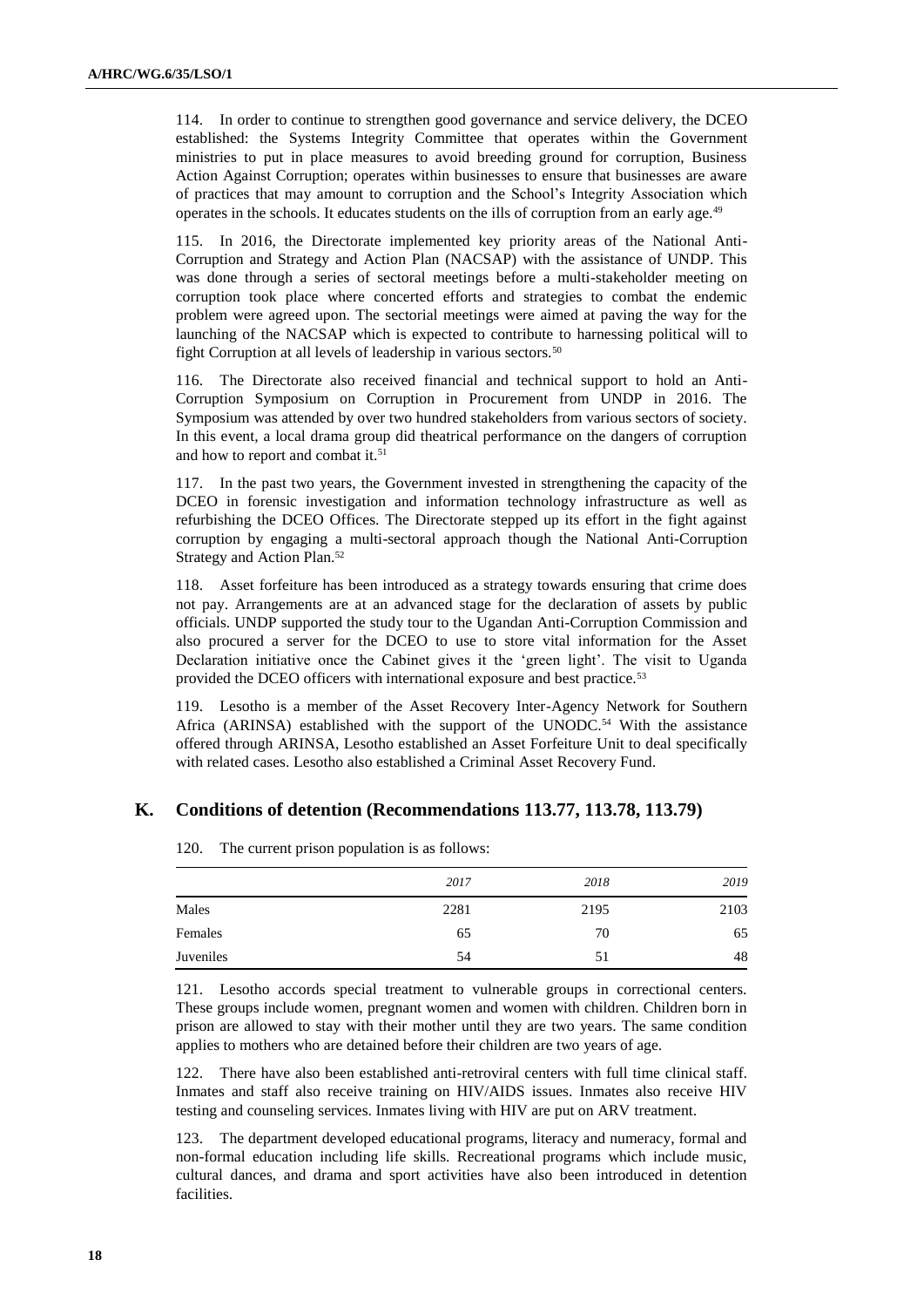124. In order to address the challenge of overcrowding in detention facilities, there has been establishment of restorative justice system and diversion programmes for minor and non-violent offences. Courts also opt to impose non-custodial sentences including community service. Inmates who have been detained for a long time are also released on parole on account of good behavior.

125. There has been established within the Lesotho Correctional Service, the Legal and human rights unit which is tasked to train and empower both inmates and staff on human rights issues.

# **III. Implementation of noted recommendations (Recommendations 114.16, 114.18, 115.13, 115.14, 115.15)**

126. Lesotho has taken steps to repeal criminal defamation laws or insult laws which impede freedom of speech. The High Court sitting as the Constitutional Court on 21 May 2018 declared that criminal defamation is unconstitutional. The Constitutional Court held that criminalizing defamation had a dire effect on journalistic freedom of expression, resulting in self-censorship by journalists and consequently a less-informed public. These recommendations have been partially implemented.

127. In the 2019/2020 budget speech, the Government undertook to increase targeted HIV testing and services to key populations, which include, LGBTI community. LEA report assessed the extent at which LGBTI, sex workers and key populations are disproportionally affected by the HIV prevalence.<sup>55</sup> These recommendations have been partially implemented.

# **IV. New developments since the review**

128. The current Government came to power in June 2017, having experienced three national elections between 2012 and 2017. It was pointed out<sup>56</sup> that some of Lesotho's political and security problems were due to the country's constitution and constitutional reforms were encouraged. These reforms will include the Constitution, Parliament, security, judiciary sectors and the public service, which are key for Lesotho's long-term stability and economic transformation. Such reforms are under way as Lesotho aspires for peace and development.

129. Lesotho is committed to promoting the rule of law and providing access to justice for all. To this end, Lesotho has made significant strides towards addressing backlog of cases in the courts of law through the Integrated Case Management System which will enable Law Enforcement Agencies to acquire an automated case management. When fully implemented, the system will integrate the entire chain of work from investigation to incarceration.

# **V. Challenges**

130. Women and children experience gender based violence and human trafficking despite measures taken by the Government to eliminate GBV. Frequent transfers of trained CGPU officers compromise efforts by the Government, UN agencies and development partners to strengthen the capacity of the Unit in prevention of and response to genderbased violence and other offences.

131. Corruption continues to be a serious challenge to development not only in Lesotho, but globally as well. Despite notable steps undertaken by the Government, to improve and capacitated the work of the DCEO, corruption remains high.

132. Cultural practices and gender stereotypes hinder equal opportunities between men, women, boys and girls.

133. Lesotho continues to be beset by challenges and constraints including a decline in agricultural production as a result of deteriorating rangeland conditions, soil erosion and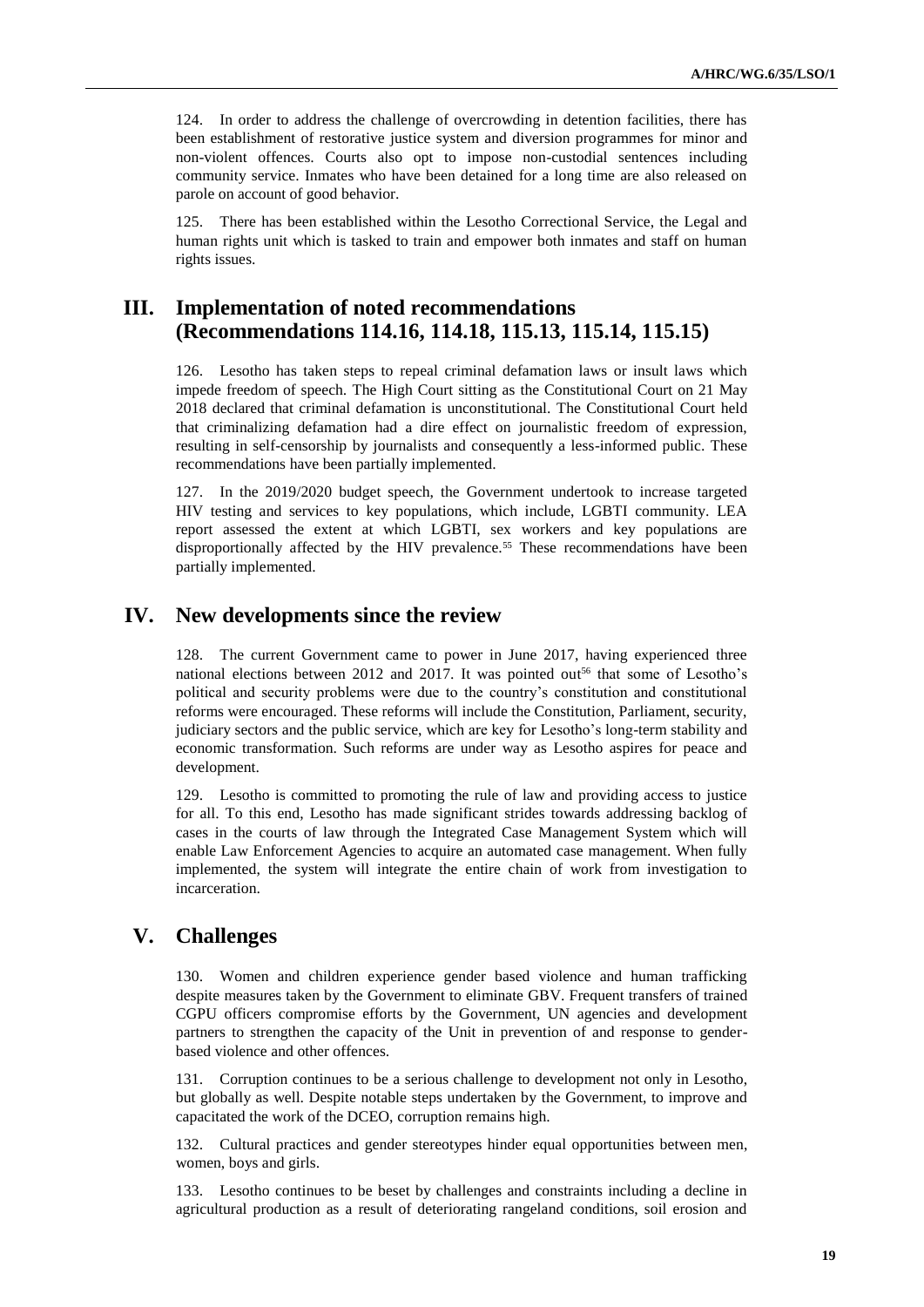periodic droughts. As a result, the country is experiencing worsening food deficit as a net food importing developing country thus contributing to widening poverty and food insecurity. Government is already undertaking measures to address these.

134. Public sector employment rose and employment in the private sector was reduced, contrary to the prediction that private sector employment would rise by 10, 000 jobs per year and public sector employment would come down. This resulted in high unemployment of youth reaching beyond 30 percent.<sup>57</sup>

135. The HIV pandemic is one of the major public health and development challenges in Lesotho. It has left most children as orphans and heads of households. It is one of the factors that have contributed to the slow economic growth and social progress in Lesotho as well as becoming the leading cause of morbidity and mortality in Lesotho. Although Government has undertaken steps to curb the pandemic, the challenge of reversing HIV and AIDS trends and patterns, getting zero HIV infections, zero discrimination and zero deaths remains.<sup>58</sup>

136. Lesotho remains a patriarchal society to date. Cultural stereotypes, societal attitudes, stigma and discrimination remain a challenge in women and girls access to health care services, especially contraceptive services among young girls and women living with disabilities and those living with HIV/AIDS. There are a limited number of health care providers in the rural areas; as a result, women and girls cannot acquire basic health care services such as obstetric care, pre/ante-natal care, and general primary health care services.

137. Notwithstanding the notable infrastructural improvements in a number of correctional institutions, overcrowding remains a challenge.

138. The Government is still lagging behind in its reporting and domestication obligations.

# **VI. Key national priorities, initiatives and commitments**

139. The Government remains committed to the establishment of the Human Rights Commission which is compliant with the Paris Principles.

140. The accomplishment of National Strategies such as the NSDP II, Vision 2020, SDGs and other national initiatives that address, amongst others, poverty, job creation, unemployment in order to improve the lives of the citizens remains the Government's priority.

141. The Government will address the current challenges in the health system that include maternal and infant mortality; HIV/AIDS; tuberculosis; non-communicable diseases (e.g. hypertension, cancer, diabetes, obesity, and substance abuse); limited access to essential medicines; and malnutrition.

142. The Government shall strive towards declaring zero tolerance to corruption so that Lesotho's economy thrives.

143. The Government remains committed to the process of maintaining the prerequisites of democracy, rule of law and good governance as it embarks on national reforms.

144. As a result of changing climatic conditions, poor land usage and urbanization, the Government will continue to implement strategies and methods such as crop production, soil evaluation and improvement, wool harvesting as well as subsidizing all agricultural and mechanical implement, rehabilitate irrigation schemes, undertake feasibility studies for commercial beef production in order to improve agriculture.<sup>59</sup> The Government will invest in commercial farming and will support formalization of land titles.<sup>60</sup>

145. Lesotho will strive to create job opportunities for her citizenry through financing of construction of 2 industrial estates which are likely to create 23,000 jobs in the medium term  $(3-5$  years) and close to 50,000 jobs in the long term  $(6-10)$  years).<sup>61</sup>

146. The Government will continue promoting investment in the tourism sector through the establishment of a tourism development fund.<sup>62</sup>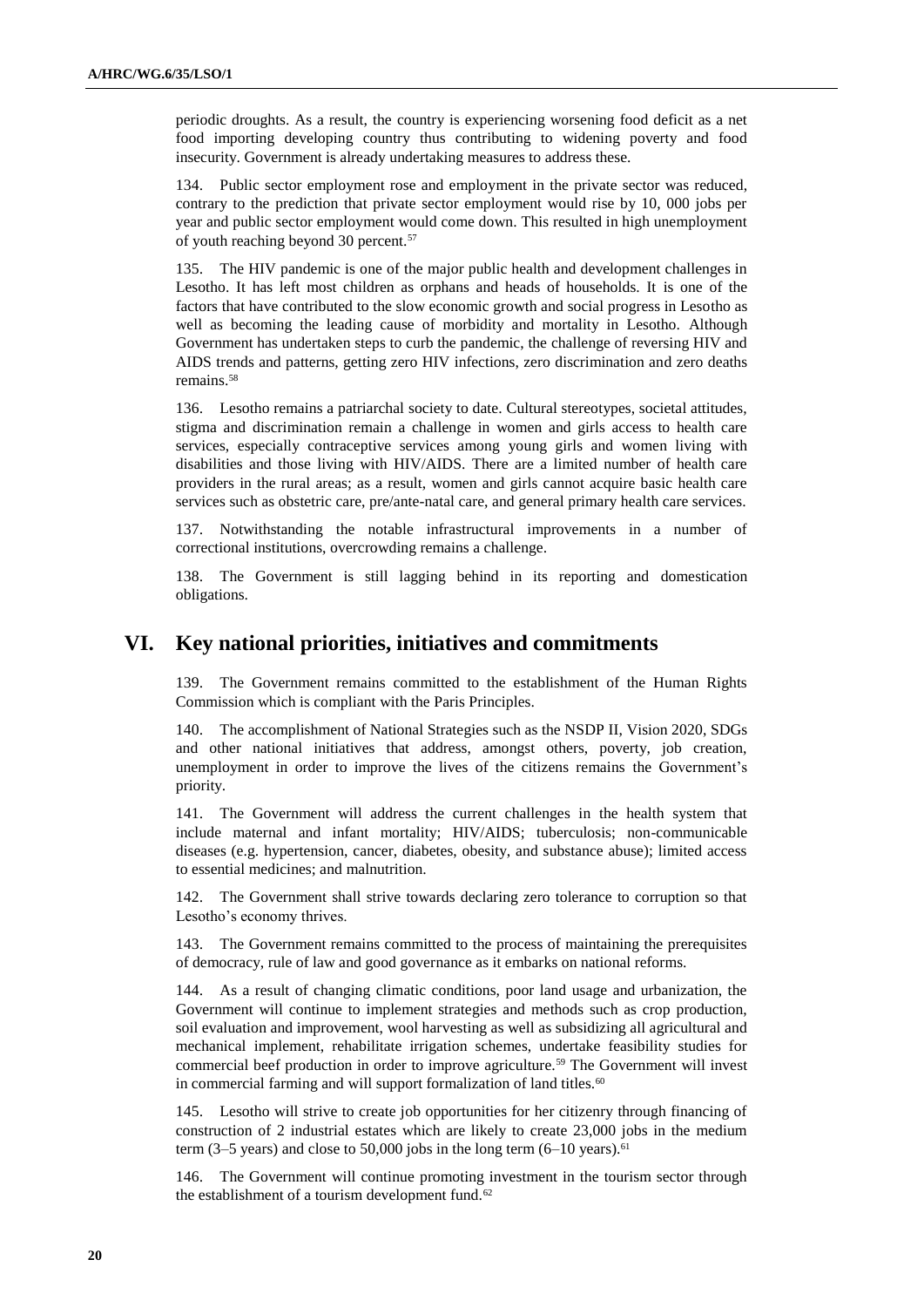147. As a result of paucity of rains, early frost and dry seasons which threaten accessibility to safe drinking water and sanitation, the Government will continue to support the construction of several and bigger water reservoirs and develop effective land and water resources management.

*Notes*

- <sup>1</sup> [https://www.ohchr.org/EN/HRBodies/UPR/Pages/UPRImplementation.aspx.](https://www.ohchr.org/EN/HRBodies/UPR/Pages/UPRImplementation.aspx)
- <sup>2</sup> Optional Protocol to the Convention Against Torture and Other Cruel, Inhuman or Degrading Treatment or Punishment (OP CAT), Optional Protocol to the Convention on the Rights of the Child on a communications procedure, Optional Protocol to the International Covenant on Economic, Social and Cultural Rights and Optional Protocol to the Convention on the Rights of Persons with Disabilities.
- <sup>3</sup> Mid-term report, p 4.
- <sup>4</sup> As above, p 4.
- <sup>5</sup> Mid-term report, p 4.
- $6$  As above, p 4.
- <sup>7</sup> Agreement on PREGA.
- <sup>8</sup> Mid-term report, p 4.
- <sup>9</sup> Section 36, CPWA.
- <sup>10</sup> A/HRC/42/47/Add.1.
- <sup>11</sup> CIV/APN/442/16.
- <sup>12</sup> C OF A (CIV) 29/2013.
- <sup>13</sup> DPE and TRC v The Speaker of the National Assembly and Others CC 2016.
- <sup>14</sup> Mid-term report, p 13.
- <sup>15</sup> Mid-term report, p 13.
- $16$  As above, p 13.
- <sup>17</sup> CAB/DEC/39/2019.
- <sup>18</sup> Lesotho Voluntary National Review on the Implementation of The Agenda 2030 Report 2019, p 2.
- <sup>19</sup> As above, p 149.
- <sup>20</sup> Lesotho Voluntary National Review on the Implementation of the Agenda 2030 Report 2019, p 22.
- <sup>21</sup> National Resilience Strategic Framework 2017-2030 (Executive Summary).
- <sup>22</sup> National Climate Change Policy 2017, p 7.
- <sup>23</sup> Lesotho Voluntary National Review on the Implementation of The Agenda 2030 Report 2019, p 7.
- <sup>24</sup> As above, p 35.
- <sup>25</sup> Food and Nutrition Strategy and Action Plan 2019-2023, p 1.
- $26$  As above, p 9.
- <sup>27</sup> Lesotho Zero Hunger Strategic Review 2018 Executive Summary.
- <sup>28</sup> NSDP II, p 115.
- <sup>29</sup> Mid-term report, p 6.
- <sup>30</sup> Mid-term report, p 7.
- <sup>31</sup> Mid-term report, p 8.
- $32$  As above, p 6.
- $33$  As above, p 7.
- $34$  As above, p 7.
- <sup>35</sup> Mid-term report, p 8.
- <sup>36</sup> Report of Lesotho Government Beijing +25 Review Report, p 44.
- <sup>37</sup> Lesotho Demographic survey 2009 shows that 18.8% were married before 18 whereas Violence Against Children Survey 2019 shows that 11.0% were married before 18.
- <sup>38</sup> Section 36.
- <sup>39</sup> Equivalent to 2 USD.
- <sup>40</sup> 2018/2019 budget speech, p 20.
- <sup>41</sup> Lesotho National Federation for the Disabled.
- <sup>42</sup> Mid-term report, p 16.
- <sup>43</sup> 2019/2020 budget speech, p 13.
- <sup>44</sup> A set of five objective, transparent criteria were used to determine the poorest-performing primary schools: dropout rate, percentage of repeaters, PSLE success rate, cost unit, and poverty index.
- <sup>45</sup> Junior secondary schools that serve primary schools in a given area.
- <sup>46</sup> Mid-term report. p 19.
- <sup>47</sup> Mid-term report, p 21.
- <sup>48</sup> As above, p 24.
- $49$  As above, p 24.